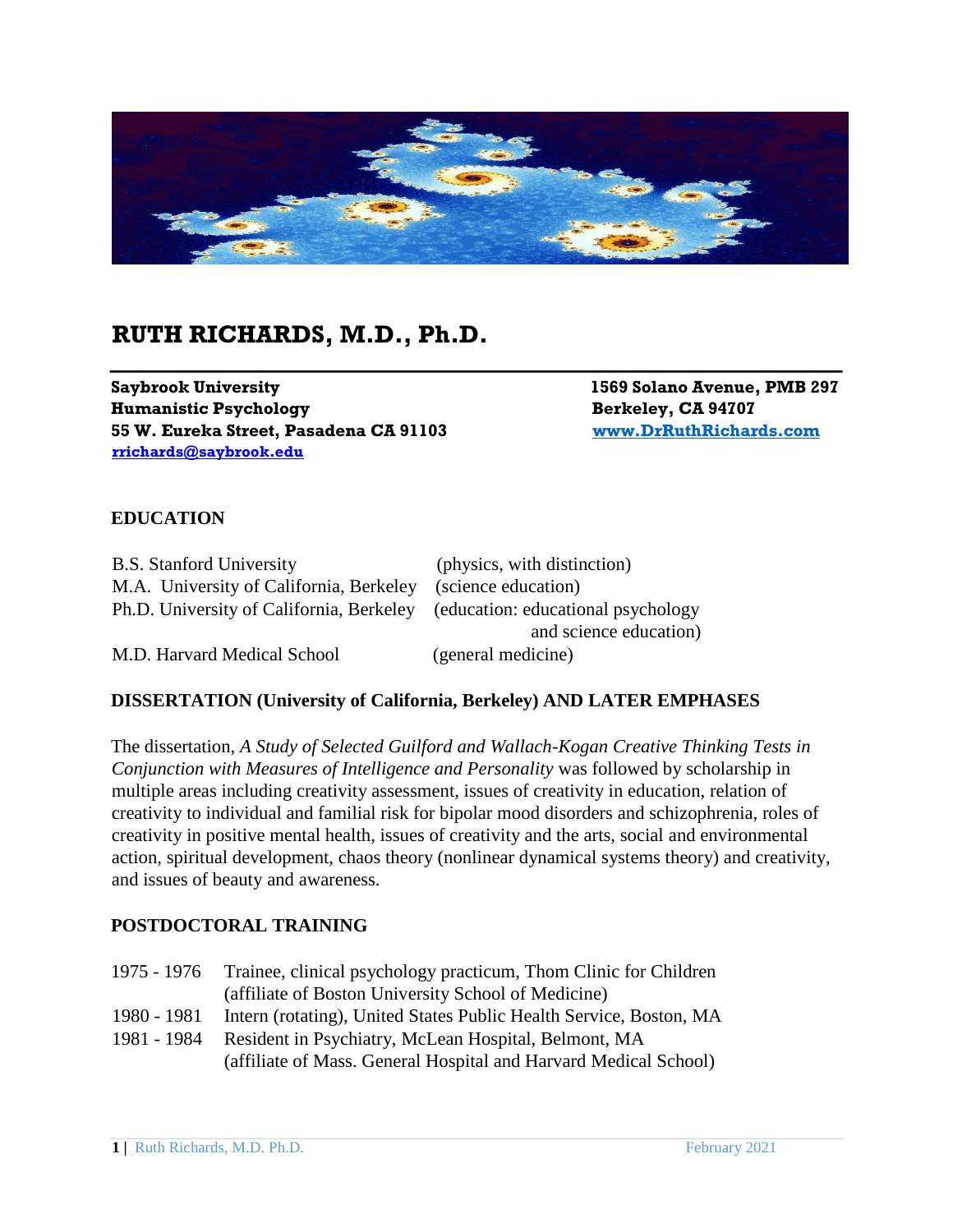## **ACADEMIC APPOINTMENTS**

| 1969 - 1970   | English teacher, part-time, Oakland Adult School                                |  |
|---------------|---------------------------------------------------------------------------------|--|
| 1971 - 1975   | Assistant Professor of Educational Psychology, Dept. of Humanistic              |  |
|               | and Behavioral Studies, Boston University School of Education                   |  |
| $1978 - 2015$ | Lecturer on Psychology, Department of Psychiatry, Harvard Medical School        |  |
| 1981 - 1984   | Clinical Fellow in Psychiatry, Harvard Medical School                           |  |
| 1984 - 1990   | Clinical Instructor in Psychiatry, Harvard Medical School                       |  |
| 1990 - 1994   | Assistant Clinical Professor of Psychiatry, Harvard Medical School              |  |
| 1993 - 1995   | Visiting Scholar in Educational Psychology, University of California, Berkeley, |  |
|               | Graduate School of Education                                                    |  |
| 1994 - 2006   | Associate Clinical Professor, Department of Psychiatry,                         |  |
|               | University of California, San Francisco                                         |  |
| $1995 -$      | Professor of Psychology, Saybrook University, San Francisco 1995-2020;          |  |
|               | (Part-time faculty, 2020 to present)                                            |  |
|               | (Faculty Co-Chair, 1996-1998)                                                   |  |
|               | (Chair, Consciousness and Spirituality, 1999-2000)                              |  |
| 1999-2001     | Visiting Professor, Department of Arts and Consciousness,                       |  |
|               | John F. Kennedy University                                                      |  |
| 2020-         | Distinguished Consulting Professor, Integral and Transpersonal Psychology,      |  |
|               | California Institute of Integral Studies                                        |  |
|               |                                                                                 |  |

## **HOSPITAL APPOINTMENTS**

| 1978 - 1990 | Assistant Attending Psychologist, McLean Hospital, Belmont, MA   |
|-------------|------------------------------------------------------------------|
| 1984 - 1987 | Assistant Psychiatrist, McLean Hospital                          |
| 1987 - 1991 | <b>Assistant Attending Psychiatrist, McLean Hospital</b>         |
| 1990 - 1994 | Associate Attending Psychologist, McLean Hospital                |
| 1991 - 1994 | Associate Attending Psychiatrist, McLean Hospital                |
| 1994 - 1997 | Courtesy Staff, Walnut Creek Hospital, Walnut Creek, CA          |
| 1994 - 2015 | Research Affiliate in Psychology and Psychiatry, McLean Hospital |

## **LICENSURE AND CERTIFICATION**

|                                         | 1969 California Lifetime Teaching Credential                                   |                      |
|-----------------------------------------|--------------------------------------------------------------------------------|----------------------|
|                                         | (Secondary level: physics, mathematics, art)                                   |                      |
| 1984 Massachusetts Teachers Certificate |                                                                                |                      |
|                                         | (K-12: art, health; Secondary level: physics, chemistry, biology, mathematics) |                      |
|                                         | 1973 Massachusetts License Registration                                        | (psychology)         |
|                                         | 1981 California License Registration                                           | (medicine, active)   |
|                                         | 1981 Massachusetts License Registration                                        | (medicine, inactive) |

- 1981 New York License Registration (medicine, inactive)
- 1995 Diplomate, American Board of Psychiatry and Neurology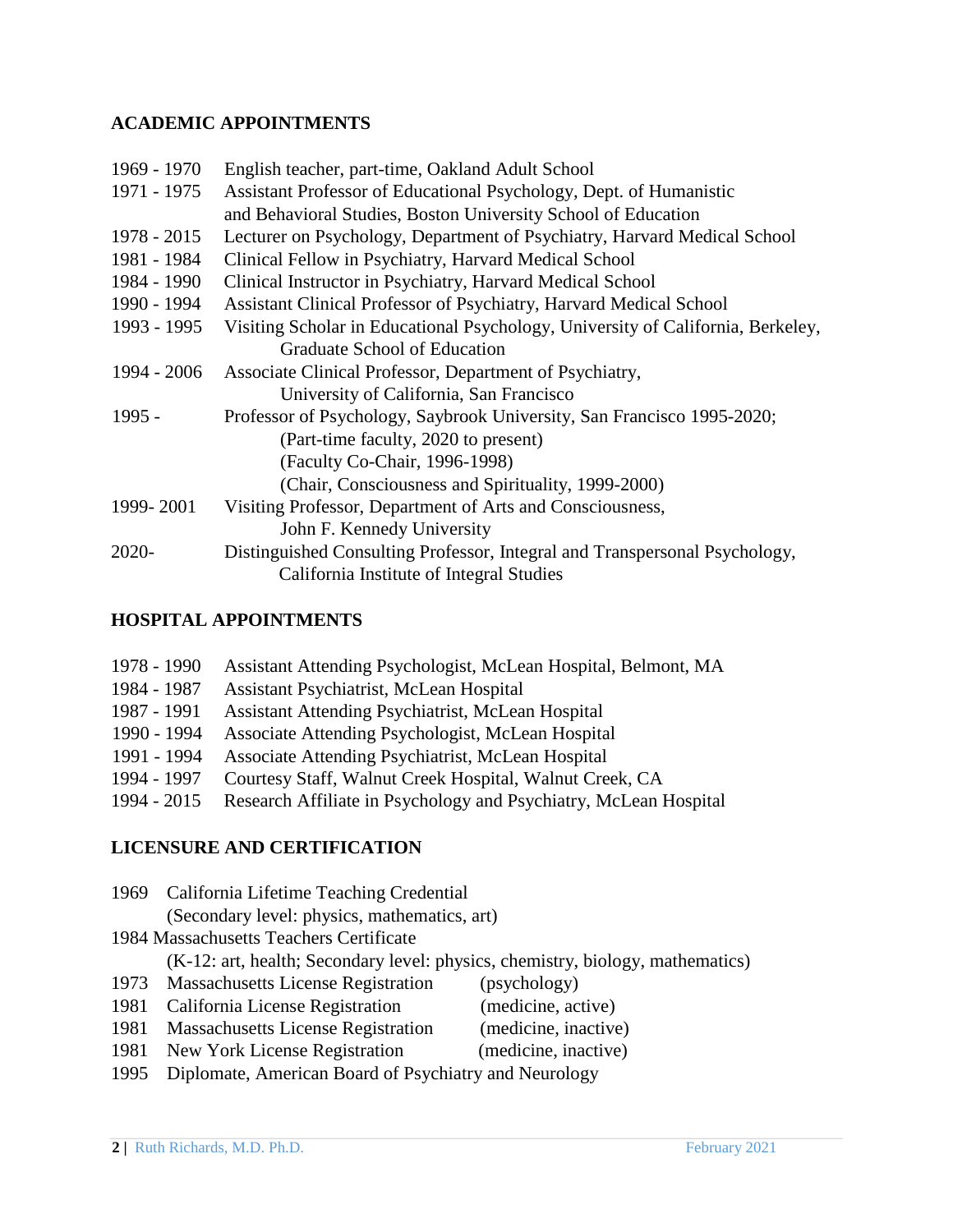#### **OTHER PROFESSIONAL POSITIONS**

| 1972        | Consultant on affective assessment, Massachusetts Dept. of Education             |
|-------------|----------------------------------------------------------------------------------|
| 1974 - 1975 | Co-Leader, parent-adolescent group, Arlington Schools, Arlington, MA             |
| 1974        | Program Evaluator, Massachusetts State College System                            |
| 1974        | Consultant on creativity, Wayland Public Schools, Wayland, MA                    |
| 1974 - 1975 | Director, Women's Leadership Project in Adult Education, Boston                  |
|             | University School of Education (leadership facilitation and advocacy)            |
| 1987 - 1988 | Advisory Panel, Biological Applications Program, Office of Technology            |
|             | Assessment, U.S. Congress                                                        |
| 1989 -      | Advisory Board, The Manic-Depressive Illness Foundation (established in          |
|             | cooperation with Johns Hopkins University School of Medicine, to increase        |
|             | public awareness and understanding of affective disorders).                      |
| 1993-1995   | Consulting Psychiatrist (psychopharmacology), Counseling Center,                 |
|             | John F. Kennedy University, Pleasant Hill, CA                                    |
| 1993        | Consultant, Milken Foundations Museum Project, Los Angeles, CA                   |
| 1996        | Participant, speaker, and contributor to policy recommendations for invitational |
|             | conference, "Manic-Depressive Illness: Evolutionary and Ethical Issues," The     |
|             | Banbury Center, Cold Spring Harbor Laboratory, October, 1996.                    |
|             | (Organizers/sponsors: K. Jamison, Johns Hopkins University, and R.Cook-          |
|             | Deegan, National Academy of Sciences)                                            |
| $2005 -$    | AHIMSA—nonprofit, nonsectarian interfaith organization dedicated to the          |
|             | advancement of a harmonious and nonviolent world by exploring how                |
|             | religion, science, and social action impact our awareness. (Associate Board,     |
|             | 2005-2008; Advisory Board, 2008 to present)                                      |

## **PUBLICATION EDITORIAL AND ADVISORY BOARDS**

| 1984 - 1989 | Genetic, Social, and General Psychology Monographs                                                 |
|-------------|----------------------------------------------------------------------------------------------------|
| 1984 - 1989 | Journal of Genetic Psychology                                                                      |
| 1992 -      | <b>Creativity Research Journal</b>                                                                 |
| 1996 - 1999 | Executive Advisory Board, <i>Encyclopedia of Creativity</i> , 1 <sup>st</sup> Ed. (Academic Press) |
| $1996 -$    | Journal of Humanistic Psychology                                                                   |
| 2007 - 2018 | <i>Psychology of Aesthetics, Creativity, and the Arts (Div. 10, APA)</i>                           |

## **HONORS**

National Science Foundation Graduate Fellowship in biophysics, honorary, awarded for 1965-66 Member, Pi Lambda Theta

Fellow, American Psychological Association

Listings in: *Who's Who in America Who's Who in the World Who's Who in the East*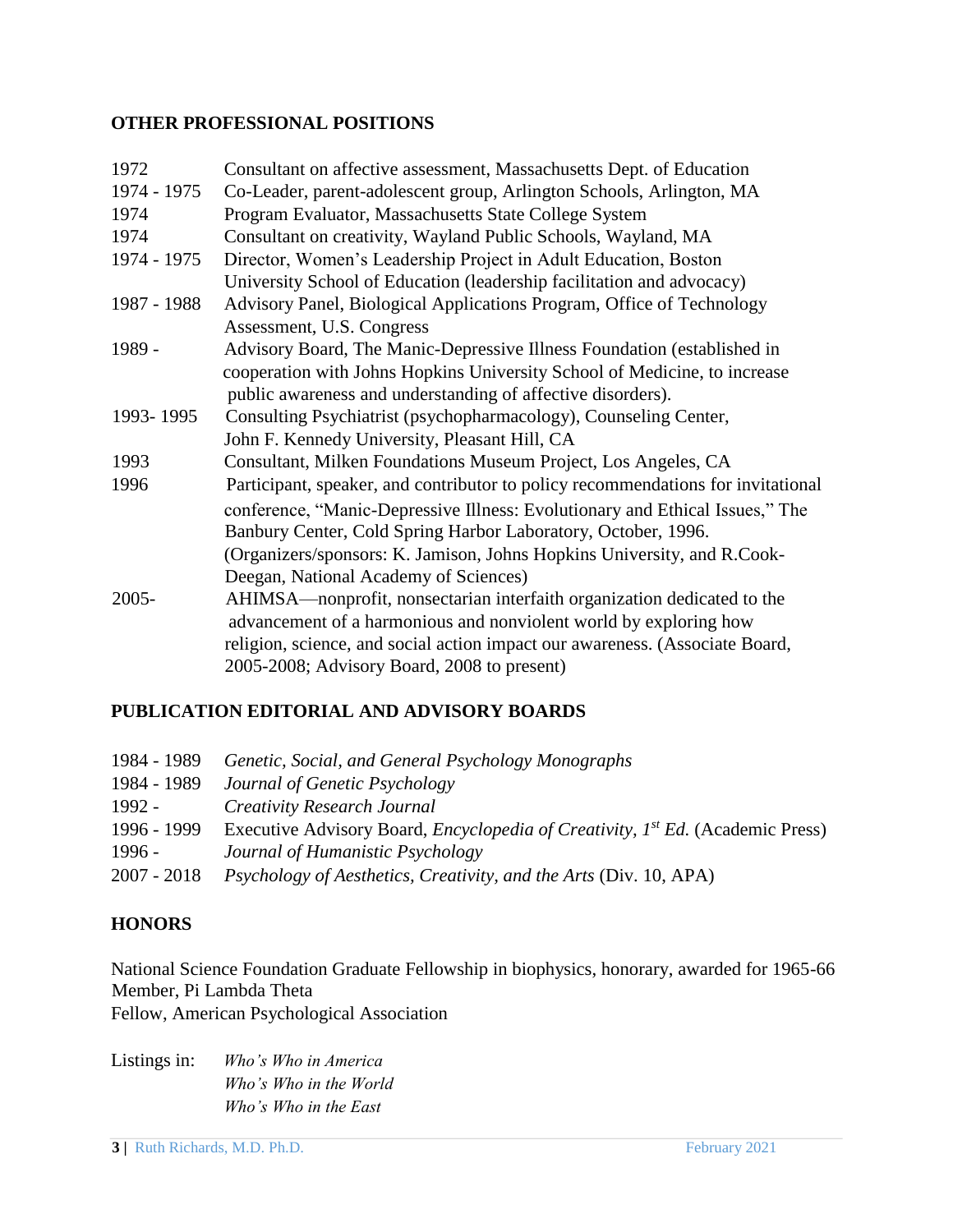*Who's Who in the West Who's Who of American Women Who's Who in Medicine and Healthcare Who's Who in Science and Engineering* 

Rudolf Arnheim Award, Division 10, American Psychological Association, for "Outstanding Lifetime Accomplishment in Psychology and the Arts" (awarded 2009)

## **PROFESSIONAL MEMBERSHIPS**

American Psychological Association (Fellow) Psychology and the Arts (Fellow, Division 10) At Large Representative, two terms (2001-2004 and 2005-2008) Humanistic Psychology (Fellow, Division 32) Peace Psychology (Fellow, Division 48) Environmental, Population, and Conservation Psychology (Member, Division 43) Society for Chaos Theory in Psychology and the Life Sciences

## **BOOKS AND MONOGRAPHS**

- Richards, R. (1981). Relationships between creativity and psychopathology: An evaluation and interpretation of the evidence. *Genetic Psychology Monographs,* 103, 261-324.
- Richards, R. (1994/2017). *Everyday creativity: Coping and thriving in the 21st century.*  Raleigh, NC: Lulu*,* ISBN 978-1-365-68095-3. (Text from 1994, Preface, 2017).
- Runco, M.A., & Richards, R. (Eds.). (1997, hardbound; 1998, paperback). *Eminent Creativity, Everyday Creativity, and Health.* Santa Barbara, CA: Praeger.
- Richards, R. (Ed.). (2007). *Everyday creativity and new views of human nature: Psychological, social, and spiritual perspectives.* Washington, D.C.: American Psychological Association
- Richards, R. (2018; 2019 paperback). *Everyday creativity and the healthy mind: Dynamic new paths for self and society.* London, UK: Palgrave Macmillan. (Winner of a Silver Nautilus Award—"Better Books for a Better World"). **Vignette (Ch. 2) available at:** [www.awakin.org/?tid=778](http://www.awakin.org/?tid=778) (198,000 views, Feb 2021).
- Schuldberg, D., Richards, R., & Guisinger, S. (Eds.) (expected 2021). *Chaos and nonlinear psychology: Keys to creativity in mind and nature* (Oxford University Press)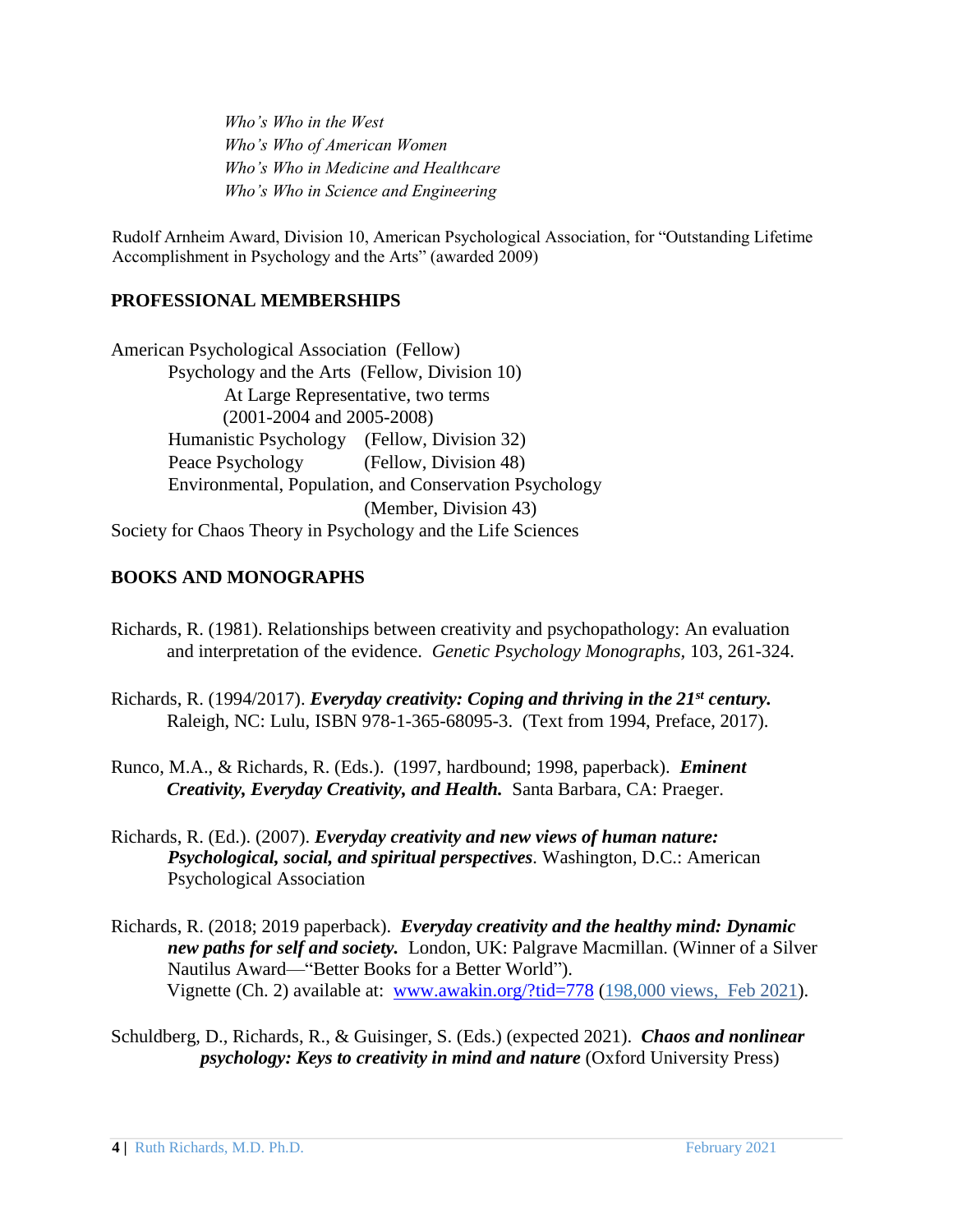#### **PSYCHOMETRIC INSTRUMENT**

- Richards, R., Kinney, D.K., & Benet, M. (© 1988). *The Lifetime Creativity Scales.* (The scales are also published as part of a chapter in the following book:)
- Kinney, D., Richards, R., & Southam, M. (2012). Everyday creativity, its assessment, and The Lifetime Creativity Scales. *The Creativity Research Handbook,* Vol. 3*.* (pp. 285-319) New York, NY: Hampton Press).

## **ART EXHIBITIONS and CONTRIBUTIONS**

Richards, R., with Hoffman, D., Serlin, I, Torres, M., Katz, E., Kerr, C., & Southam, M. Featured as an"Artist" (among "100 Artists") at the Oakland Museum of California show, *Wm. T. Wiley & Mary Hull Webster & 100 Artists* (1999). Presentation: "Creating in Spite of Ourselves: Evolving at the Edge of Chaos," Stage of Evolution, Oakland Museum of California (20 June 1999), accompanied by a continuous slide show, ongoing dance improvisations, and interludes with presentations and audience participation. Expert presenters including artists, art and dance therapists, disabilities specialists.

Dr. Richards also contributed drawing and poem to a companion book published for the show by the Oakland Museum of California, Nissen, D. (Ed.) *What good is art?* 

- Richards, R. (2015, October). Painting: Seeds of the Future as part of "Face to Face: Fall Group Show, Brooklyn Waterfront Artists Coalition, [\(www.BWAC.org\),](http://www.bwac.org/) re work and theory on the fractal forms of nature, chaos theory, and beauty, with resonance to ongoing "Seeds of Creativity" qualitative interview research.
- Richards, R. (2016, Fall). India ink drawings exhibited at [www.BWAC.org.](http://www.bwac.org/)
- Richards, R. (2016, October). BWAC address, "New Routes to Creative Ideas," show-related public event, 6 participating artists, sharing work (visual art, music), creative process.

## **EVALUATION REPORTS**

- Pagano, J., Galson, N. Lauroesch, W., Macy, F., & Richards, R. (1974). *An evaluation of Massachusetts State College System pilot programs in continuing education. Boston:* Massachusetts State College System.(Assessment of three experimental "external degree" programs.)
- Richards, R. (1975). *The Women's Leadership Project: A one-year training project in adult education administration.* Boston, MA: Boston University School of Education. (ERIC Document Reproduction Service No. ED 117 447). (Final evaluation of a training and advocacy program, directed by Dr. Richards.)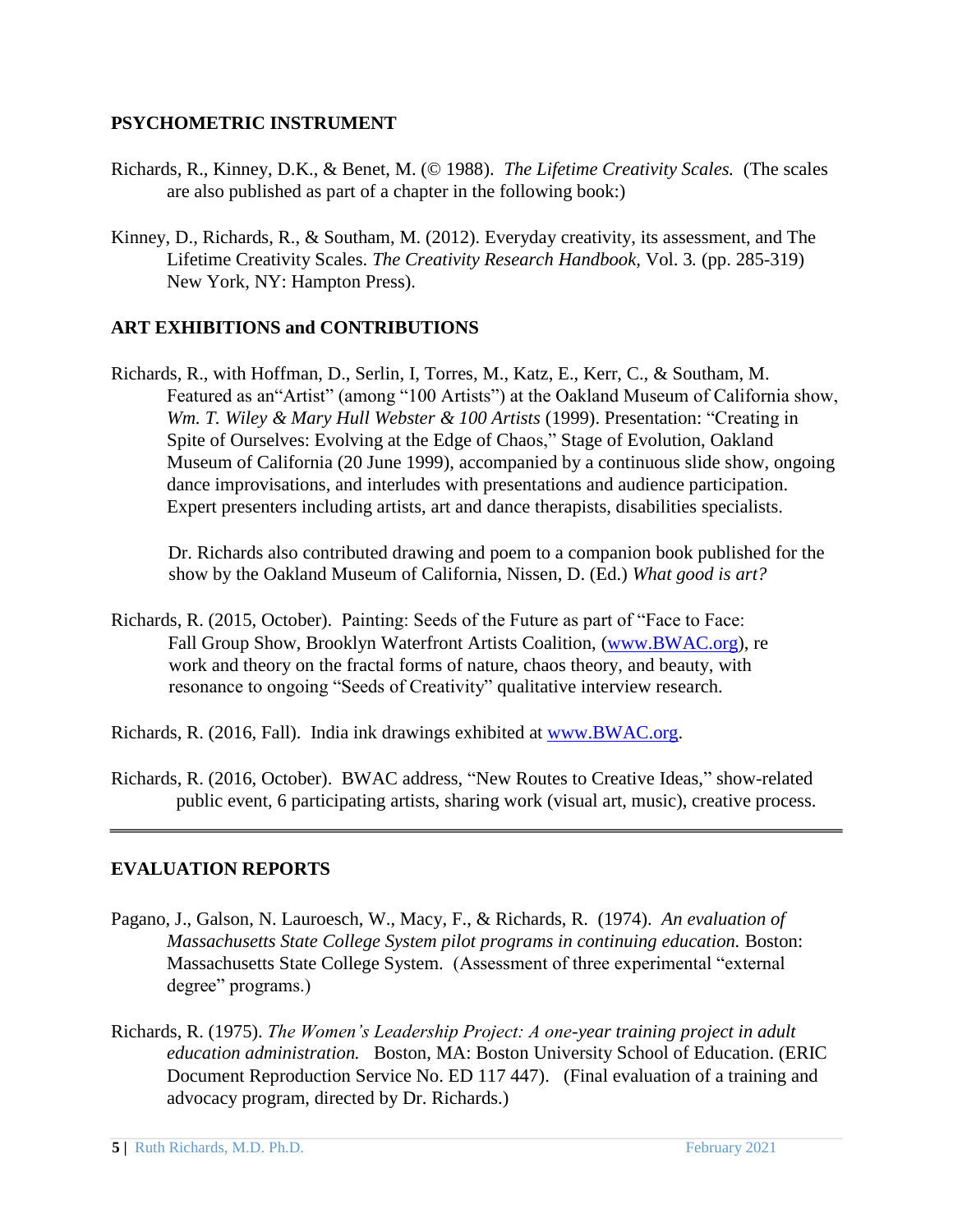## **ARTICLES, CHAPTERS, REVIEWS**

- Richards, R. (1976). Comparison of selected Guilford and Wallach-Kogan tests of creative thinking in conjunction with measures of intelligence. *Journal of Creative Behavior, 10*, 151-164. (Reply by J.P. Guilford in the same issue.)
- Matthysse, S.M., Kinney, D.K., Richards, R., & Adler, S. (1978). High density families: A new strategy in schizophrenia research. *McLean Hospital Journal,* 3, 178-191.
- Morton, L.A., Kidd, K.K., Matthysse, S.W., & Richards, R. (1979). Recurrence risks in schizophrenia: Are they model-dependent? *Behavior Genetics,* 9, 389-406.
- Richards, R., & Casey, M.B. (1979). Predictors of achievement in a model two-year college. *Community and Junior College Research Quarterly,* 4, 205-214.
- Richards, R. (1981). Priorities of the beginning student in educational measurement. *Education,*  101, 285-291.
- Kinney, D.K., & Richards, R. (1986). Creativity and manic-depressive illness. *Science,* 234, 529. (Letter in response to coverage of our research by C. Holden (1986, August 15). Manic-depression and creativity. *Science.)*
- Richards, R., Kinney, D.K., Benet, M., & Merzel, A. (1988). Assessing everyday creativity: Characteristics of The Lifetime Creativity Scales and validation with three large samples. *Journal of Personality and Social Psychology,* 54, 476-485.
- Richards, R., Kinney, D.K., Lunde, I., & Benet, M. (1988). Creativity in manic-depressives, cyclothymes, their normal relatives, and control subjects. *Journal of Abnormal Psychology,* 97, 281-288. Reprinted in M. Runco & R. Richards, (Eds.). (1997). *Eminent creativity, everyday creativity, and health( pp. 119-136).* Greenwich, CT: Ablex .
- Richards, R., & Kinney, D.K. (1989). Creativity and manic-depressive illness (letter). *Comprehensive Psychiatry,* 30, 272-273.
- Richards, R. (1990). (Review of *Great men with sick minds and other essays.) American Journal of Psychiatry,* 147, 1683-1684.
- Richards, R., & Kinney, D.K. (1990). Mood swings and creativity. *Creativity Research Journal, 3,* 203-218. Reprinted in M. Runco and R. Richards (Eds.). (1997). *Eminent creativity, everyday creativity and health (pp.137-156).* Stamford, CT: Ablex Publ. Corp.
- Richards, R. (1990). Everyday creativity, eminent creativity, and health: "Afterview" for two special issues on creativity and health. *Creativity Research Journal, 3,* 300-326.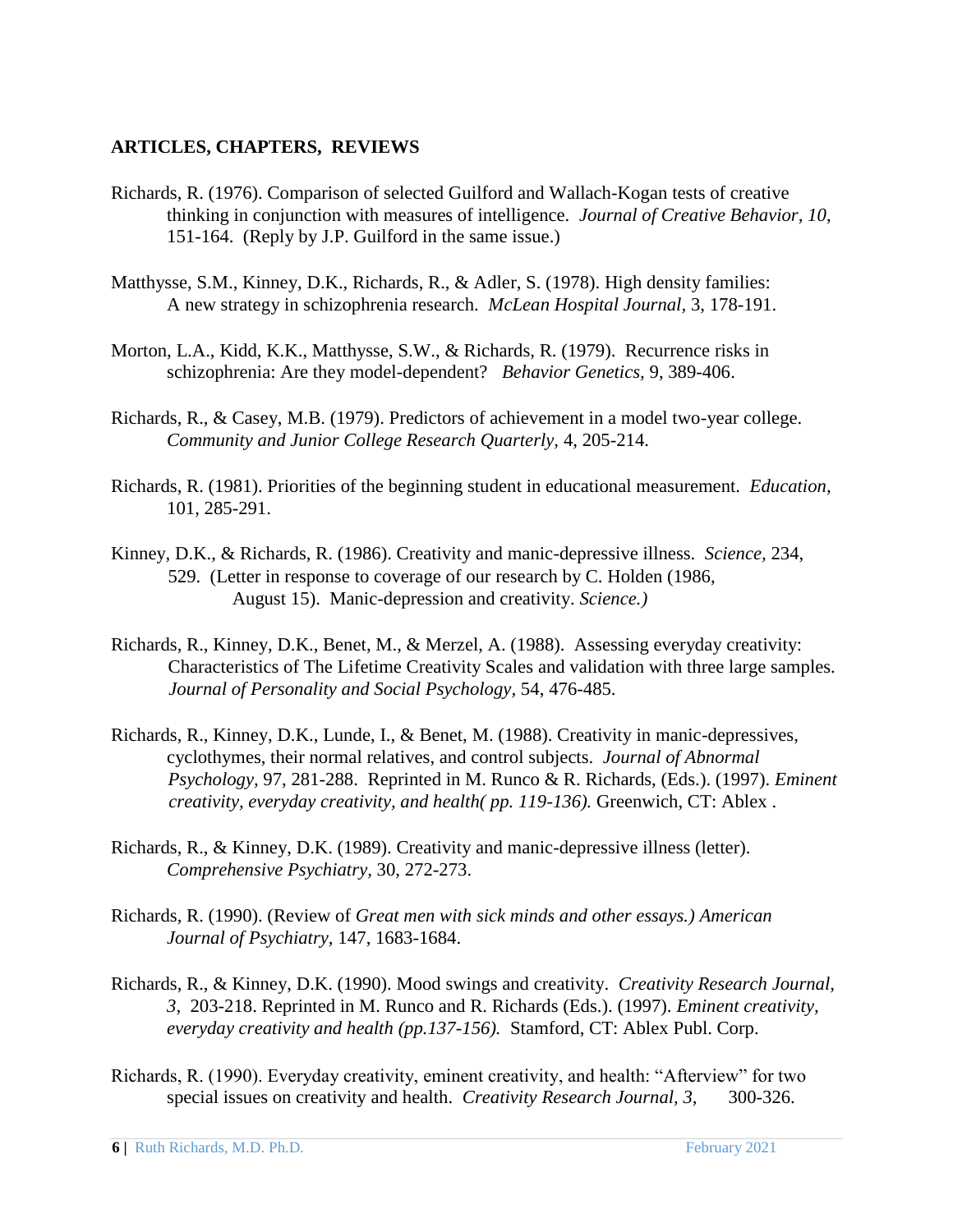- Richards, R. (1991). (Review of *The creative process: A functional model based on empirical studies from early childhood to middle age,* by G. J.W. Smith & I.M. Carlsson). *American Journal of Psychiatry.*
- Richards, R. (1992, April). Mood swings and everyday creativity. *The Harvard Mental Health Letter,* pp. 4-6.
- Richards, R. (1992, December). Everyday -- A work of art? (German). *Psychologie Heute,*  pp. 58-64.
- Richards, R., Kinney, D.K., Daniels, H., & Linkins, K. (1992). Everyday creativity and bipolar and unipolar affective disorder: Preliminary study of personal and family history. *European Psychiatry, 7,* 49-52.
- Richards, R. (1993). Seeing beyond: Issues of creative awareness and social responsibility. *Creativity Research Journal, 6,* 165-183.
- Richards, R. (1993). Everyday creativity, eminent creativity, and psychopathology: Commentary on "Creativity and personality" by Hans Eysenck. *Psychological Inquiry, 4,* 212-217.
- Richards, R. (1994). Creativity and bipolar mood disorders: Why the association? In, M. Shaw, & M. Runco (Eds.), *Creativity and affect* (pp. 44-72). Stamford, CT: Ablex Publ. Corp.
- Richards, R. (1994). Comments on "Acceptable" and "Unacceptable" Research. *Creativity Research Journal, 7,* 87-90.
- Richards, R. (1996). Does the Lone Genius ride again?: Chaos, creativity, and community. *Journal of Humanistic Psychology, 36(2),* 44-60.
- Richards, R. (1996). Beyond Piaget: Accepting divergent, chaotic, and creative thought. In M. Runco (Ed.), Creativity from childhood through adulthood: The developmental issues (Special issue). *New Directions in Child Development,,*72, 67-86.
- Richards, R. (1997). When illness yields creativity. In M. Runco & R. Richards (Eds.). *Eminent creativity, everyday creativity, and health (pp. 485-540).* Stamford, CT: Ablex Publ. Corp.
- Richards, R. (1998). Everyday creativity. In H.S. Friedman (Ed.). *The Encyclopedia of Mental Health, Vol. I* (pp. 619-633). San Diego: Academic Press.
- Richards, R. (1999). The subtle attraction: Beauty as a force in awareness, creativity, and survival. In S. Russ (ed.), *Affect, creative experience, and psychological adjustment* (pp. 195-219)*.* Philadelphia, PA: Brunner/Mazel.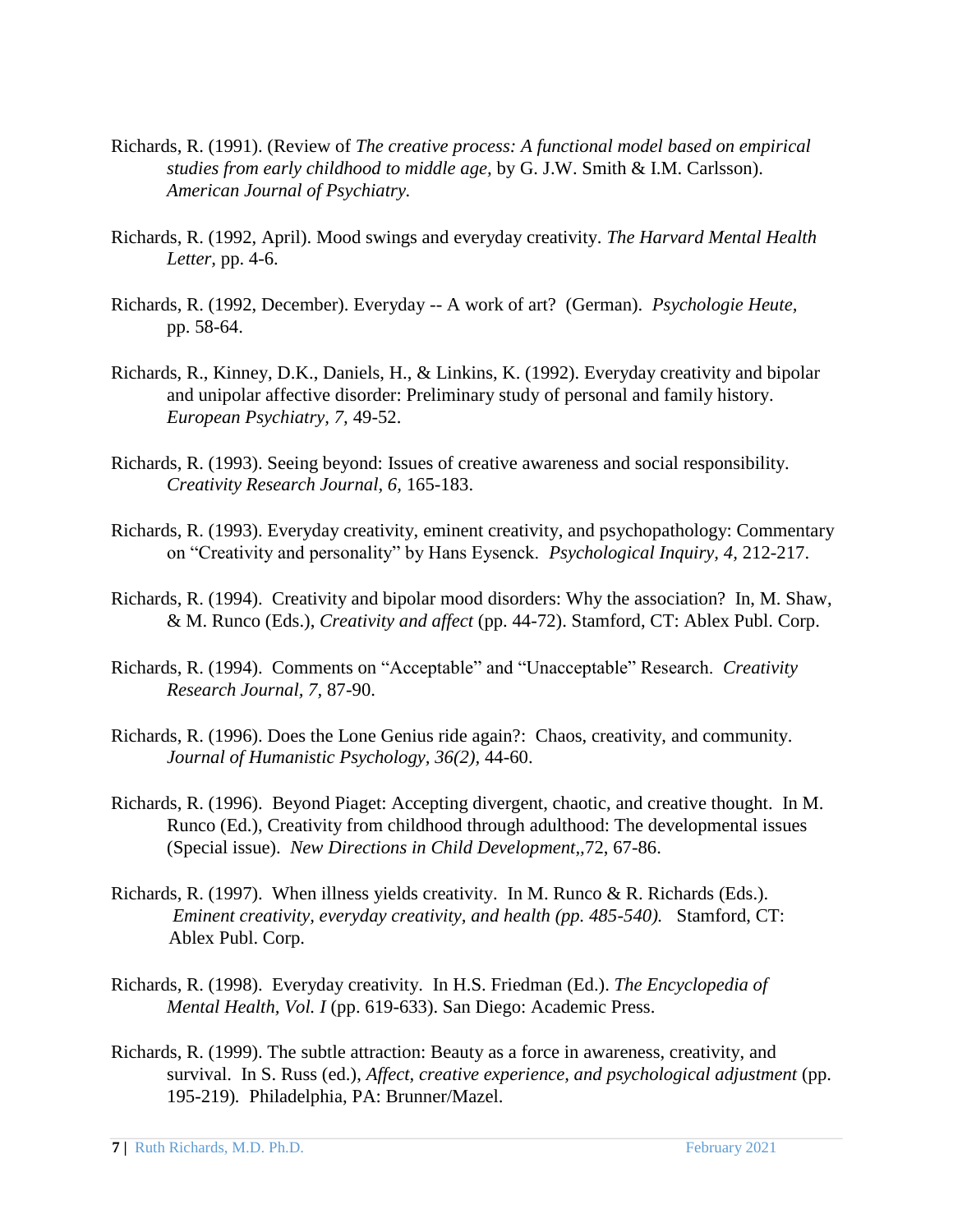Richards, R. (1999). We are all creative... In D. Nissen (Ed.). *What good is art?: 57 artists respond to the questions: What is art for? What are museums for? What are you for? (& sometimes) What is art?* (p. 42). A collaborative project for the Oakland Museum Show, *What is Art For? Wm. T. Wiley & Mary Hull Webster & 100 Artists (*March 6- July 25, 1999). Oakland,CA: Oakland Museum.

Reprinted with original graphics as part of Arons, M., & Richards, R. (2001). Two noble insurgencies: Creativity and Humanistic Psychology. In, K.J. Schneider, J.F.T. Bugental,, & J. F. Pierson (Eds.), *Handbook of Humanistic Psychology.* Thousand Oaks, CA: Sage Publications.

- Richards, R. (1999). Affective disorders. In M. Runco and S. Pritzker (Eds.). *The Encyclopedia of Creativity, Vol. 1* (pp. 31-43). San Diego: Academic Press.
- Richards, R. (1999). Everyday creativity. In M. Runco and S. Pritzker (Eds.). *The Encyclopedia of Creativity, Vol. 1* (pp. 683-687). San Diego: Academic Press.
- Richards, R. (1999). Five-part typology (creativity and psychological problems). In M. Runco and S. Pritzker (Eds.). *The Encyclopedia of Creativity, Vol. 1* (pp. 717-723). San Diego: Academic Press.
- Richards, R. (1999). Four P's of creativity. In M. Runco and S. Pritzker (Eds.). *The Encyclopedia of Creativity, Vol. 1* (pp. 733-741). San Diego: Academic Press.
- Richards, R., & Kerr, C. (1999, July & August). The fractal forms of nature: A resonant aesthetic? Presented at the Annual Meeting of the Society for Chaos Theory in Psychology and the Life Sciences, Berkeley, CA, and at the  $107<sup>th</sup>$  Annual Meeting of the American Psychological Association, Boston, MA, with key features included in Richards (2001)..
- Richards, R., & Kinney, D.K. (2000). "Creative advantage," mood disorders, and what we all can learn. *Bulletin of Psychology and the Arts, 1(2),* 44-47.
- Kinney, D.K., Ralevski, E., & Richards, R. (2000). Creativity and liability for schizophrenia. *Bulletin of Psychology and the Arts, 1(2),* 43-44.
- Kinney, D.K., Richards, R., Lowing, P.A., LeBlanc, D., Zimbalist, M.E., & Harlan, P. (2000- 2001). Creativity in offspring of schizophrenics and controls (for special issue, "Creativity and the schizophrenia spectrum," edited by Louis Sass and David Schuldberg). *Creativity Research Journal, 13(1),*17-26*.*
- Richards, R. (2000-2001). Creativity and the schizophrenia spectrum?: More and more interesting. (Concluding commentary for special issue, "Creativity and the schizophrenia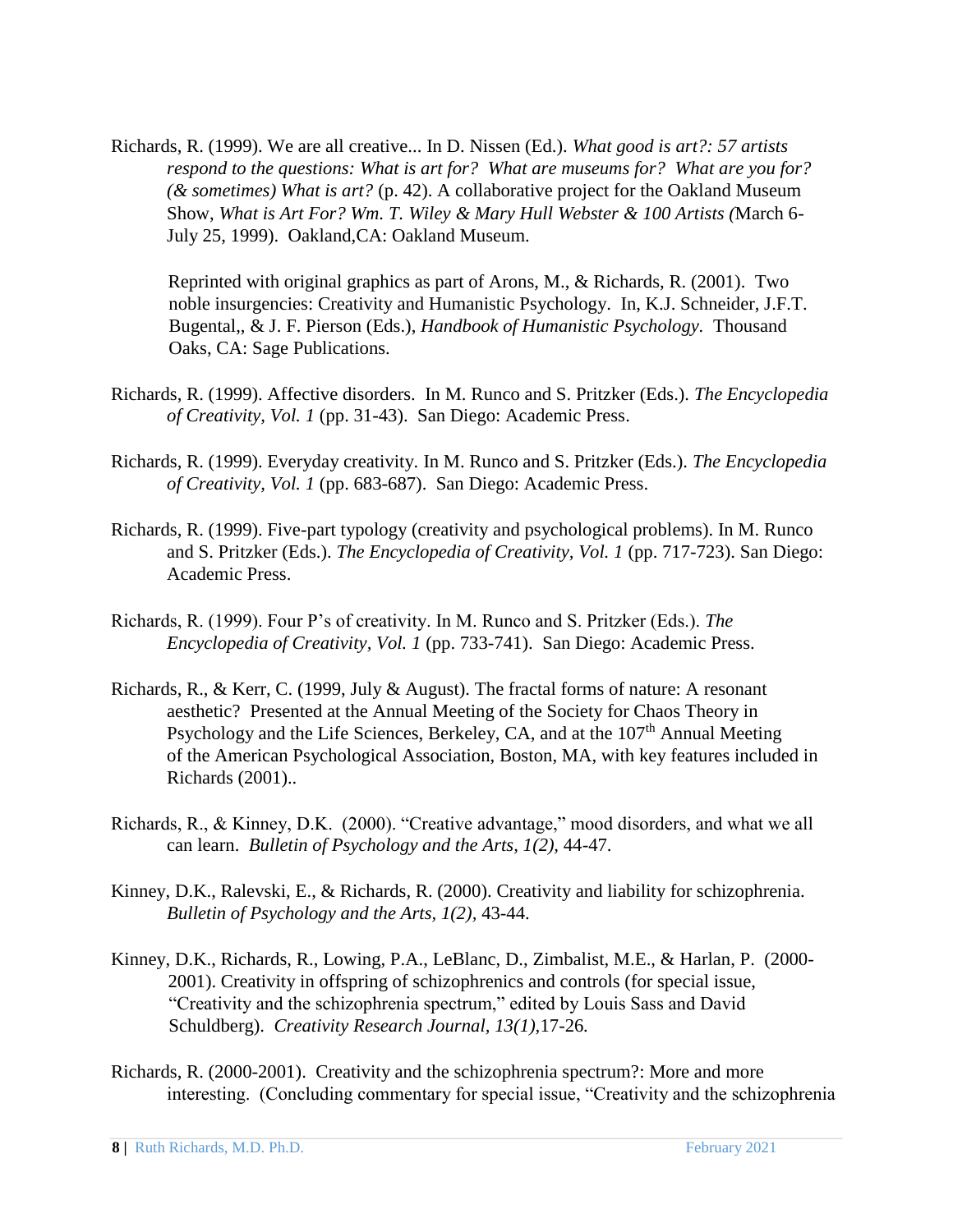spectrum," edited by Louis Sass and David Schuldberg). *Creativity Research Journal, 13(1),* 111-131.

- Richards, R. (2000-2001). Millennium as opportunity: Chaos, creativity, and J.P. Guilford's Structure-of-Intellect Model. *Creativity Research Journal, 13*(3&4), 249-265. (The lead theoretical article in this special millennial issue, honoring J.P. Guilford and 50 years of creativity research.)
- Arons, M., & Richards, R. (2001). Two noble insurgencies: Creativity and Humanistic Psychology. In, K.J. Schneider, J.F.T. Bugental,, & J. F. *Handbook of Humanistic Psychology: Leading edges in theory, research, and practice,* 1<sup>st</sup> Ed. (pp. 127-142). Thousand Oaks, CA: Sage Publications

Reprinted in Schneider, K., Pierson, J.F., & Bugental J. (2014) *Handbook of*  Humanistic Psychology, 2<sup>nd</sup> Ed. (pp. 161-176). Thousand Oaks, CA: Sage Publications.

- Richards, R. (2001). A new aesthetic for environmental awareness: Chaos theory, the natural world, and our broader humanistic identity. (Special ecopsychology issue, Humanistic Psychology and the Environment). *Journal of Humanistic Psychology, 41(2),* 59-95.
- Shansis, F., Fleck, M., Richards, R., Kinney, D., Izquierdo, I., Mattevi,B., Maldonado, G., & Berlim, M. (2003). Desenvolvimento da versao para o portugues das Escalas de Criatividade ao Longo da Vida (ECLV). (Development of the Portuguese language version of the Lifetime Creativity Scales). *Rev. Psiquiatr. Rio Grande do Sul, 25(2),*  284-296.
- Richards, R. (2003). "Creativity, talents, and skills" (section contributor). In F. Bloom, M.F. Beal, & D.J. Kupfer, *The Dana guide to brain health* (pp. 236-244). New York: Free Press.
- Montuori, M., Combs, A., & Richards, R. (2004). Creativity, consciousness, and the direction for human development. In D. Loye (Ed.). *The great adventure: Toward a fully human theory of evolution* (pp. 197-236)*.* Albany, NY: SUNY Press.
- Richards, R. (2005). The arts and self-expression in mental health. *Elites* (Italian). Adaptation of an invited address given as part of the "Conversation" Series, at the Carter Presidential Center, Atlanta, GA, March, 2004.
- Richards, R. (2006). Frank Barron and the study of creativity: A voice that lives on. *Journal of Humanistic Psychology. 46(3),* 352-370.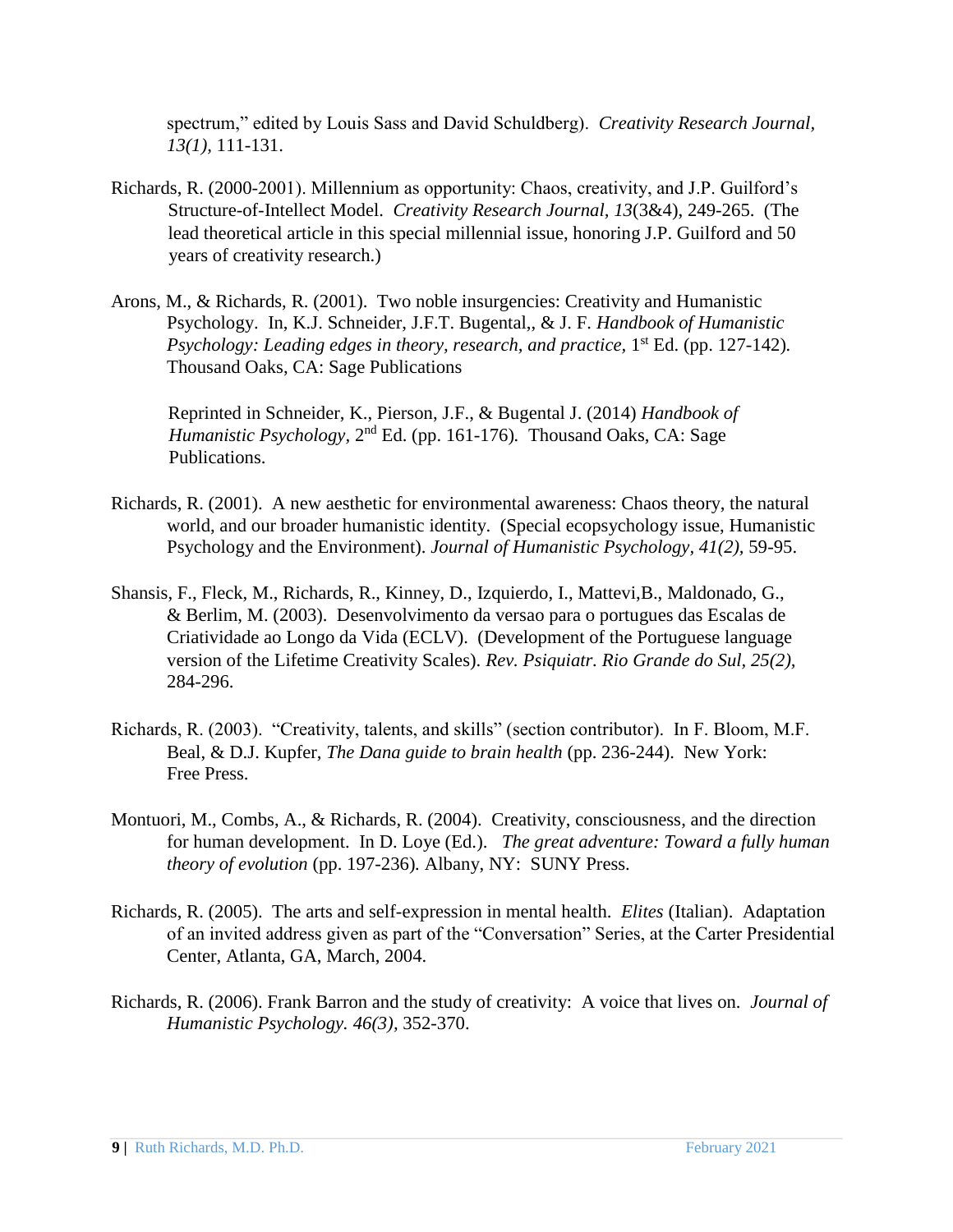- Richards, R. (2007). Relational creativity and healing potential: Power of Eastern thought in Western clinical settings. In J. Pappas, B. Smythe, & A. Baydala (Eds.), *Cultural healing and belief systems* (pp. 286-308). Calgary, Alberta: Detselig Enterprises.
- Richards, R. (2007). Observing the remarkable Stanley Krippner. *Dream Network, 26(1&2),*  1213.
- Kinney, D.K., & Richards, R. (2007). Creativity and affective disorders: Are they related? *.*  In C. Martindale, P. Locher, & V.M. Petrov (Eds.), *Evolutionary and neurocognitive approaches to aesthetics, creativity, and the arts* (pp. 225-237). Amityville, NY: Baywood.
- Richards, R. (2007). Everyday creativity and the arts. *World Futures, 63,* 500-525.
- Richards, R. (2007). Everyday creativity: Our hidden potential. In R. Richards (Ed.), *Everyday creativity and new views of human nature* (pp. 25-53)*.* American Psychological Association.
- Richards, R. (2007). Twelve potential benefits of living more creatively. In R. Richards (Ed.), *Everyday creativity and new views of human nature* (pp. 289-319)*.* American Psychological Association.
- Richards, R., & Whitehouse, H. (2008). Subtle mind, open heart: Mike Arons remembered (1929-2008). *Psychology of Aesthetics, Creativity, and the Arts, 2(4),* 264-270.
- Richards, R. (2009). Commentary: Everyday creativity and gestalt learning: Ansel Woldt's message in terms of 7 suggestions for creativity education. Gestalt Review, 12(2), 153-162. (Special issue on creativity, S. Fischer, Ed., for Summer 2009).
- Richards, R. (2009, May). Who is gifted and talented, and what should we do about it? *Creativity Network Update, 3,* 6-11. Retrieved from [http://www.nagc.org/uploadedFiles](http://www.nagc.org/uploadedFiles%20/About_NAGC/Division_Pages/CreativityMay2009Newsletter.pdf) [/About\\_NAGC/Division\\_Pages/CreativityMay2009Newsletter.pdf](http://www.nagc.org/uploadedFiles%20/About_NAGC/Division_Pages/CreativityMay2009Newsletter.pdf)
- Krippner, S., Richards, R., & Abraham, F.D. (2010). Creativity and chaos while waking and dreaming. *Lumina*, *21(2)*, 17pp. ISSN 2094-1188. [http://ejournals.ph/index.php?journal=LUMINA&page=article&op=view&path%5B%](http://ejournals.ph/index.php?journal=LUMINA&page=article&op=view&path%5B%5D=1443&path%5B%5D=1534)  [5D=1443&path%5B%5D=1534](http://ejournals.ph/index.php?journal=LUMINA&page=article&op=view&path%5B%5D=1443&path%5B%5D=1534)
- Richards, R. (2010). Everyday creativity in the classroom: A trip through time with seven suggestions. In R.A. Beghetto & J.C. Kaufman (Eds.), *Nurturing creativity in the classroom* (pp 206-234)*.* New York: Cambridge University Press.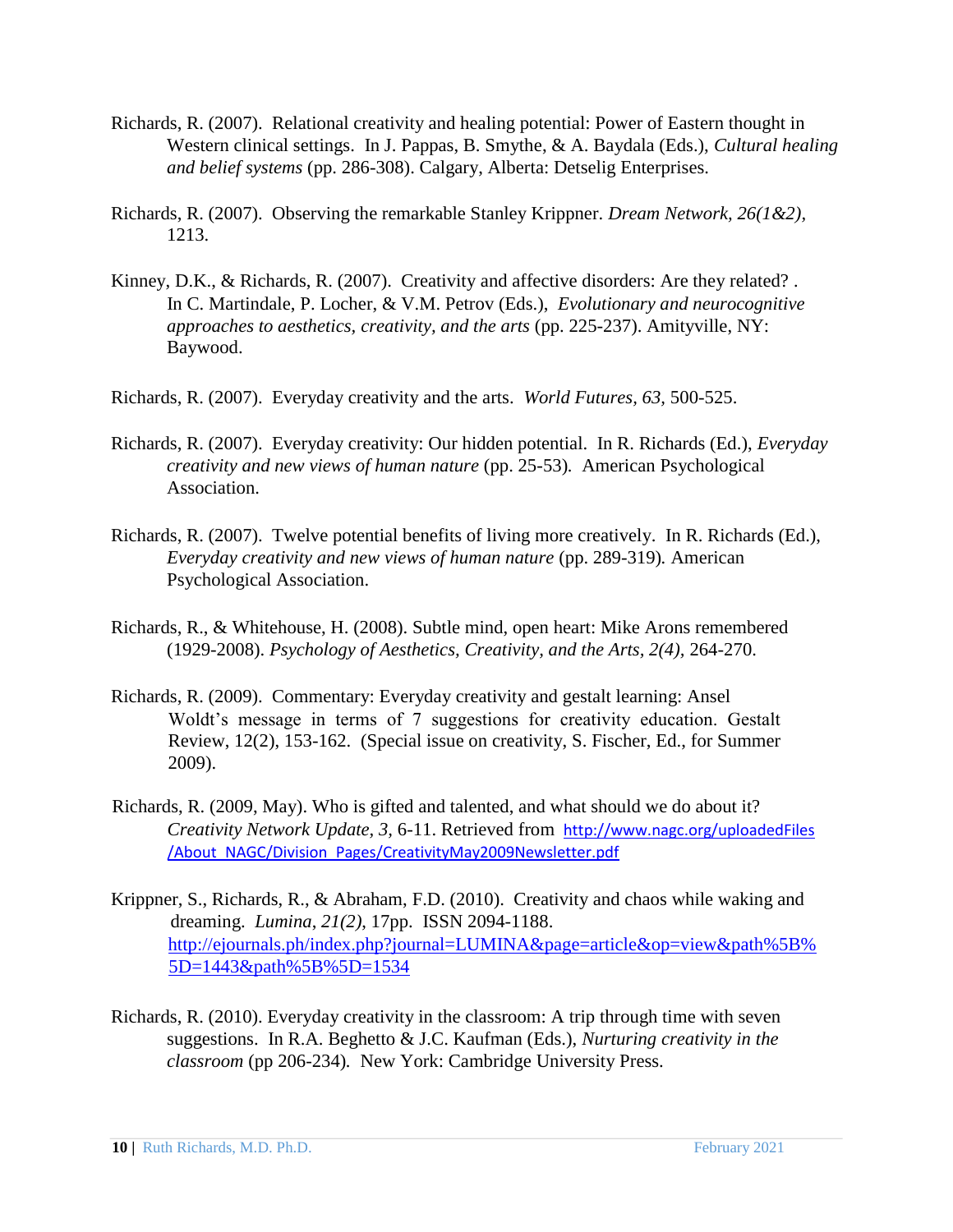- Richards, R. (2010). Everyday creativity as process and way of life: Four key issues. In J.C. Kaufman & R.J. Sternberg (Eds.), *Cambridge Handbook of Creativity* (pp 189-215)*.* New York: Cambridge University Press.
- Richards, R. (2010). Pondering extraordinary human possibilities. Foreword to S, Krippner, & H. Friedman (Eds.). *Debating psychic experience: Human potential or human illusion?* (pp. ix-xiv). Santa Barbara, CA: Praeger/ABCCLIO.
- Kinney, D.K., & Richards, R. (2011). Bipolar mood disorders. *Encyclopedia of Creativity, 2nd Edition.* Academic Press.
- Richards, R (2011). Everyday creativity. *Ency. of Creativity, 2nd Ed.* Academic Press.
- Richards, R., Kolva, J., Atkin, M., Cheatham, H., Crocker, R., Ockuly, M.D., Goslin-Jones, T., Jones, C., Kasian, S.J., Kenny, R.M., & Smith, G. (2011). Creativity revalued: How professors, students, and an innovative university are turning the tide. *NeuroQuantology, 9(3),* 468-493.
- Algaze, D., Kinney, D,. & Richards, R. (2011). Creativity, mental health, and the potential for "compensatory advantage" in selected psychiatric disorders. *Encyclopedia of Mental Health Issues in America.* Santa Barbara, CA: Praeger/ABC-CLIO.
- Richards, R. (2001/2012, January, illustrated reprint). A new aesthetic for environmental awareness: Chaos theory, the natural world, and our broader humanistic identity. <http://www.theosophyforward.net/special.html> (*J. Humanistic Psychology* paper in e-book format, as a special electronic edition, for *Theosophy Forward* online magazine).
- Richards, R. (2011, December 13). Everyday creativity (excerpt from book-in-progress) published with an added audio version, as the weekly selection on [www.awakin.org/?tid=778](http://www.awakin.org/?tid=778) (with 196,000 views as of May 2020)
- Kinney, D.K., Richards, R., & Southam, M. (2012). Everyday creativity, its assessment, and *The Lifetime Creativity Scales.* In M. Runco (Ed.), *The creativity research handbook, Vol 3 (*pp. 285-319) *.* Creskill, NJ: Hampton Press.
- Krippner, S., Richards, R., & Abraham, F.D. (2012). Creativity and chaos in waking and dreaming states. *NeuroQuantology, 10(2),* 164-176.
- Abraham, F.D., Krippner, S., & Richards, R. (2012). Dynamical concepts used in creativity and chaos. *NeuroQuantology, 10(2),* 177-182.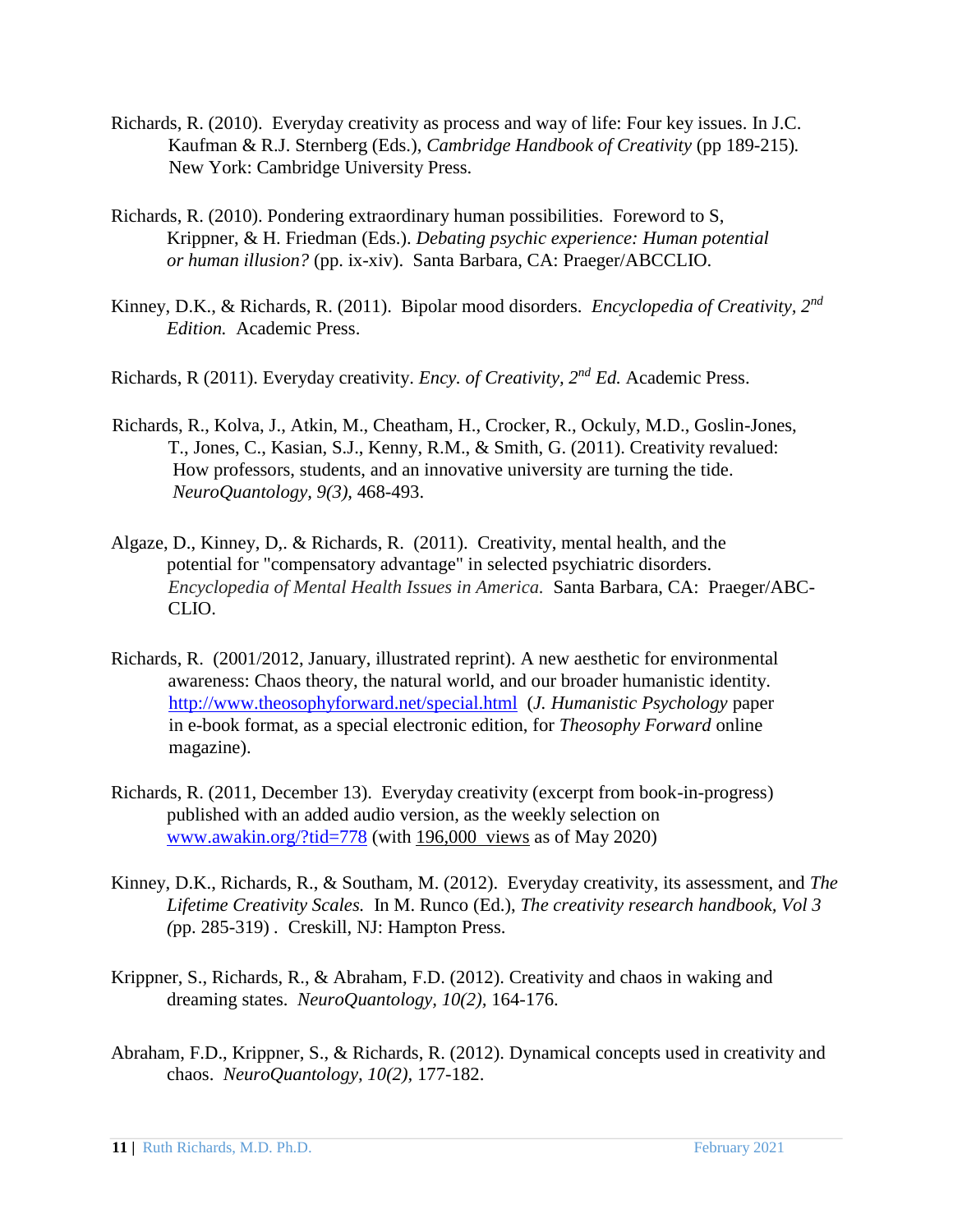- Hoffman, L., Richards, R., & Pritzker, R. (2012). Creativity and the evolution of humanistic psychology. *Self and Society, 40,* 10-15.
- Ockuly, M., & Richards, R. (2013). Loving or Fearing Creativity? It's All in the Definition. *NeuroQuantology,* 11(2).
- Kinney, D.K., Richards, R.L., & Southam, M. (2012). Everyday creativity, its assessment, and The Lifetime Creativity Scales. In M.A. Runco (Ed.), *The creativity research handbook, Vol. 3* (pp. 285-319). New York: Hampton Press.
- Hoffman, L., Richards, R., & Pritzker, S. (2013; 2nd Ed. 2017 ). Creativity in the evolution of Humanistic Psychology. In R. House, D. Kalisch, & J. Maidman (Eds.), *The future of Humanistic Psychology* (pp. 8-16). Ross-on-Wye, Herefordshire, UK: PCCS Books, Ltd.
- Kinney, D., & Richards, R. (2014). Creativity as "Compensatory Advantage": bipolar and schizophrenic liability and the Inverted-U Hypothesis. In J. Kaufman (Ed.), *Creativity and mental illness* (pp. 295-317)*.* New York: Cambridge University Press.
- Richards, R. (2014). A creative alchemy. In S. Moran, D. Cropley, and J. Kaufman (Eds.), *The ethics of creativity* (pp. 119-136)*.* London, UK: Palgrave Macmillan
- Richards, R. (2015). Tribute for festschrift in honor of Dr. Stanley Krippner. University Professors Press.
- Richards, R. (2015, print publication, 2014 online prepublication). Will the Real Scientists please stand up?: Taboo topics, creative risk, and paradigm shift. *J of Humanistic Psycholog[y](http://jhp.sagepub.com/content/early/2014/05/21/0022167814533725)* <http://jhp.sagepub.com/content/early/2014/05/21/0022167814533725>
- Richards, R. (2015). Review of The creative artist: Mental disturbance and mental health, by Elliot Benjamin, Ph.D. *Journal of Transpersonal Psychology* 47(1), reprinted in *Integral World*, [www.integralworld.net/benjamin73.html](http://www.integralworld.net/benjamin73.html)
- Richards, R. (2016, February). On Female Military Pilots. Response to two Op-Ed pieces, *New York Times,* February 21st*.* Unpublished manuscript.

Hoffman, L., Richards, R., & Pritzker, S. (2017). Creativity in the evolution of Humanistic Psychology. In R. House, D. Kalisch, & J. Maidman (Eds.), *The future of Humanistic Psychology*, 2nd Ed. Ross-on-Wye, Herefordshire, UK: PCCS Books, Ltd.

Kinney, DK., & Richards, R. (2017). Bipolar mood disorders. *Neuroscience and Biobehavioral Psychology,* Reference Module, 1-11.

Goslin-Jones, & Richards, R. (2018). Mysteries of creative process. In L. Martin & N.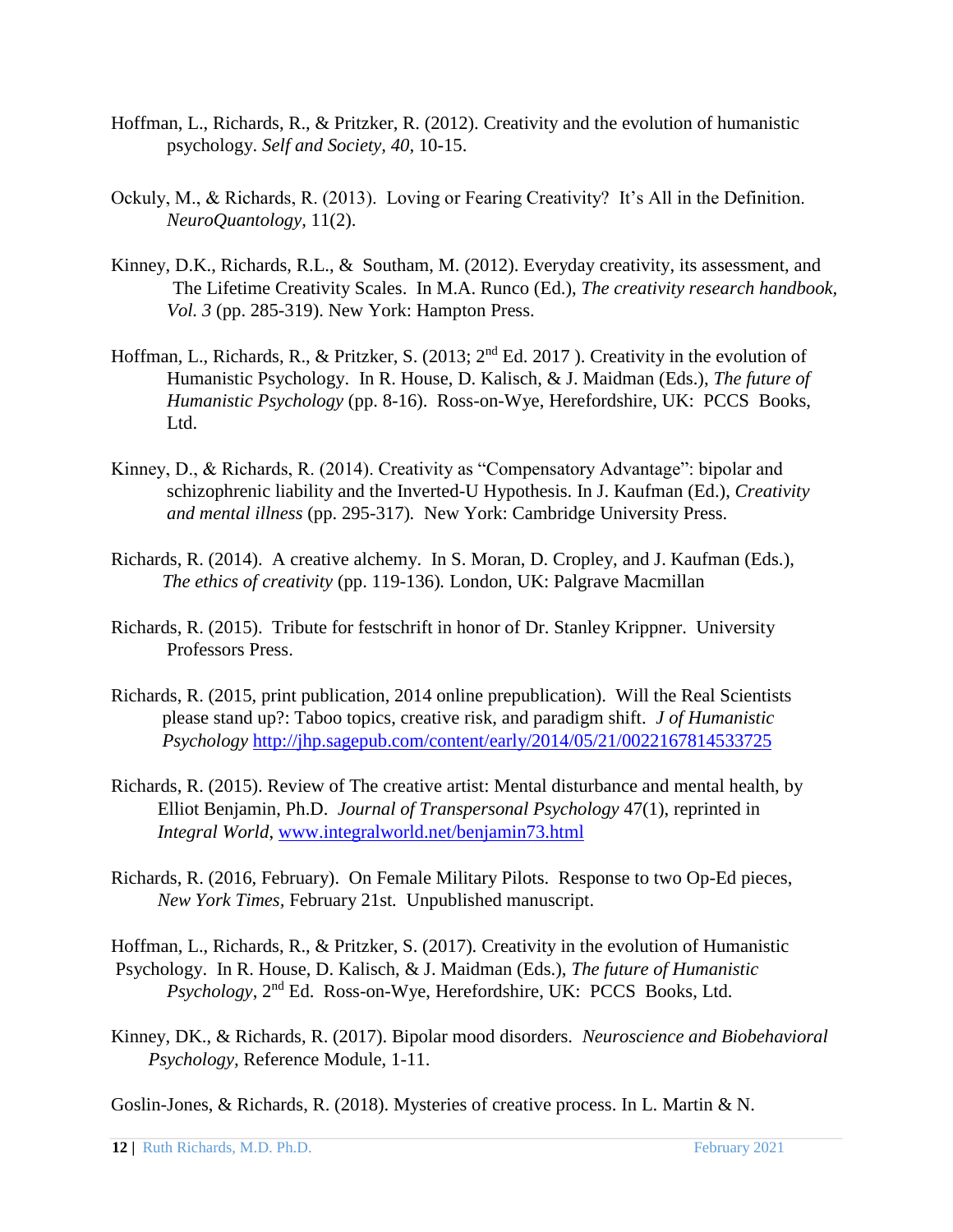Wilson (Eds), *International handbook of creativity at work* (pp. 71-106)*.* London, UK: Palgrave Macmillan.

- Richards, R., & Goslin-Jones, T. (2018). Everyday creativity: Challenges for self and world—Six questions. In, R. Sternberg, and J. Kaufman (Eds.), *The nature of human creativity* (pp. 224-245)*.* New York, NY: Cambridge University Press.
- Richards, R. (in press). Paula Jeanine Bennett and Collaborators: Drums and Music Bridging Worlds. *Psychology of Aesthetics, Creativity, and the Arts.*
- Richards, R. (in press). Chaos, creativity, complexity, and healthy change. In, Schuldberg, D, Richards, R., & Guisinger, S., Eds., *Chaos and Nonlinear psychology: Keys to creativity in mind and life.* New York, NY: Oxford University Press.
- Schuldberg, D., Richards, R., & Guisinger, S. (in press). Introduction, and Conclusions. In, Schuldberg, D, Richards, R., & Guisinger, S., Eds., *Nonlinear psychology: Keys to chaos and creativity in mind and life.* New York, NY: Oxford University Press.
- Richards, R. & Goslin-Jones, T. (2020). Everyday creativity: *Encyclopedia of Creativity, 3 rd Edition.* Academic Press.
- Kinney, D.K., & Richards, R. (2020). Bipolar mood disorders. *Encyclopedia of Creativity, 3rd Edition.* Academic Press.

#### **PRESENTATIONS (2004 TO PRESENT)**

- Richards, R. (2004, March). The arts and self-expression in mental health. Invited presentation, Carter Presidential Center, Atlanta, GA, for President and Mrs. Carter's "Conversations" series, also including performances and displays from artists, writers, and musicians. Hosted by Former First Lady Rosalynn Carter and broadcast on Georgia Public Radio.
- Richards, R. (2004, August). Everyday creativity: Our hidden potential. In R. Richards (Chair), *Everyday creativity and new views of human nature.* Symposium conducted at the Annual Meeting of the American Psychological Association. Honolulu, Hawai'i.
- Richards, R. (2004, August). Gender and spirituality: What creativity studies tell us. In L. Sundararajan (Chair), *Creativity and spirituality: Two sides, one coin?* Symposium conducted at the annual meeting of the American Psychological Association. Honolulu, Hawai'i.
- Richards, R. (2005, September). Everyday creativity: Our hidden potential. Paper presented at the Saybrook Society, Saybrook Graduate School, San Francisco, CA.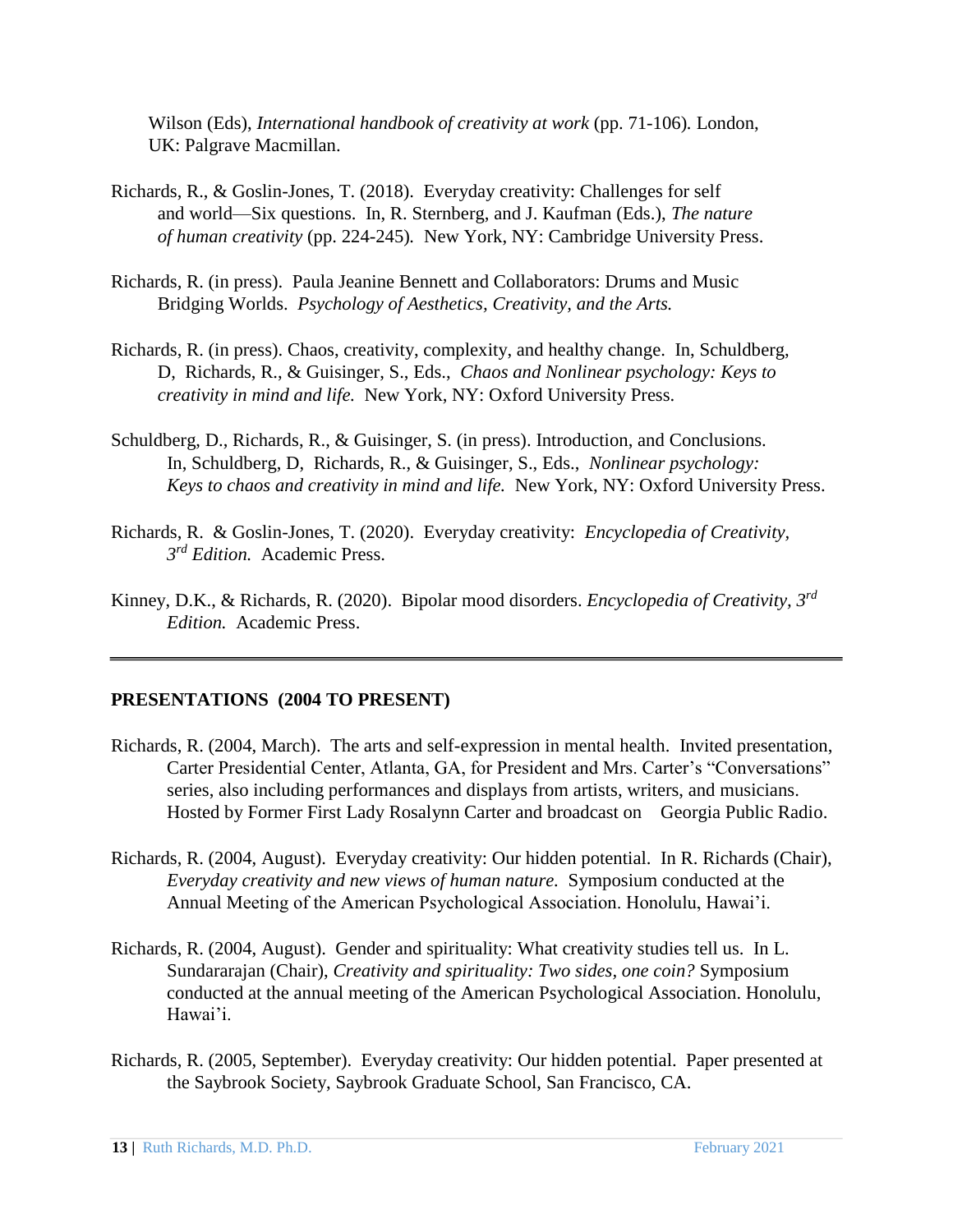- Richards, R. (2005, October). Relational Healing and the Creative Spirit. Paper presented at the AHIMSA/Institute of World Religions Annual Conference, *Who We Are: Reaching for Empathy and the Roots of Peace*. Pacific School of Religion, Berkeley, CA.
- Richards, R. (2006, August). Relational creativity from the clinic to everyday life. In R. Richards (Chair), *Empathy and the creative spirit: Toward individual and social healing.*  (Symposium approved for continuing education credit.) Symposium conducted at the annual meeting of the American Psychological Association. New Orleans, LA.
- Richards, R. (2005, August). Everyday creativity: Challenge for lifelong learning. In S. Pritzker (Chair), *Learning and healing through creativity.* Symposium conducted at the annual meeting of the American Psychological Association. New Orleans, LA.
- Richards, R. (2006). What brings us alive in the moment? One of three presenters for Presidio Dialogues, a public series offered by Saybrook Graduate School and Research Center, San Francisco, CA.
- Richards, R. (2007, August). Everyday creativity and mental health: Comparing "c" with "C" creativity. In J.C. Kaufman (Chair), *New ideas on exploring everyday creativity.* Symposium conducted at the annual meeting of the American Psychological Association. San Francisco, CA.
- Richards, R. (2007, August). Chair, *Everyday creativity and new views of human nature.*  Symposium conducted at the annual meeting of the American Psychological Association. San Francisco, CA.
- Richards, R. (2007, November). Creativity and spirituality in everyday life. Sunday Dharma Talk Series, Nyingma Tibetan Buddhist Institute, Berkeley, CA.
- Richards, R. (2007, December). What is Everyday Creativity? Paper presented at a Saybrook Society featured author event. San Francisco, CA.
- Richards, R. (2008, January). What is Everyday Creativity? Psychological and Spiritual Perspectives. Paper presented at the AHIMSA Spring Lecture Series. Berkeley Buddhist Monastery-Institute of World Religions. Berkeley, CA.
- Richards, R. (2008, April). Moderator, afternoon panel, AHIMSA Conference on Nonviolent Communication. Pacific School of Religion, Berkeley, CA.
- Richards, R., & Kinney, D.K. (2008, August). Creative choices: Patterns of everyday creativity at work and leisure. In J.C. Kaufman (Chair), *New thoughts in creativity assessment.*  Symposium conducted at the annual meeting of the American Psychological Association, Boston, MA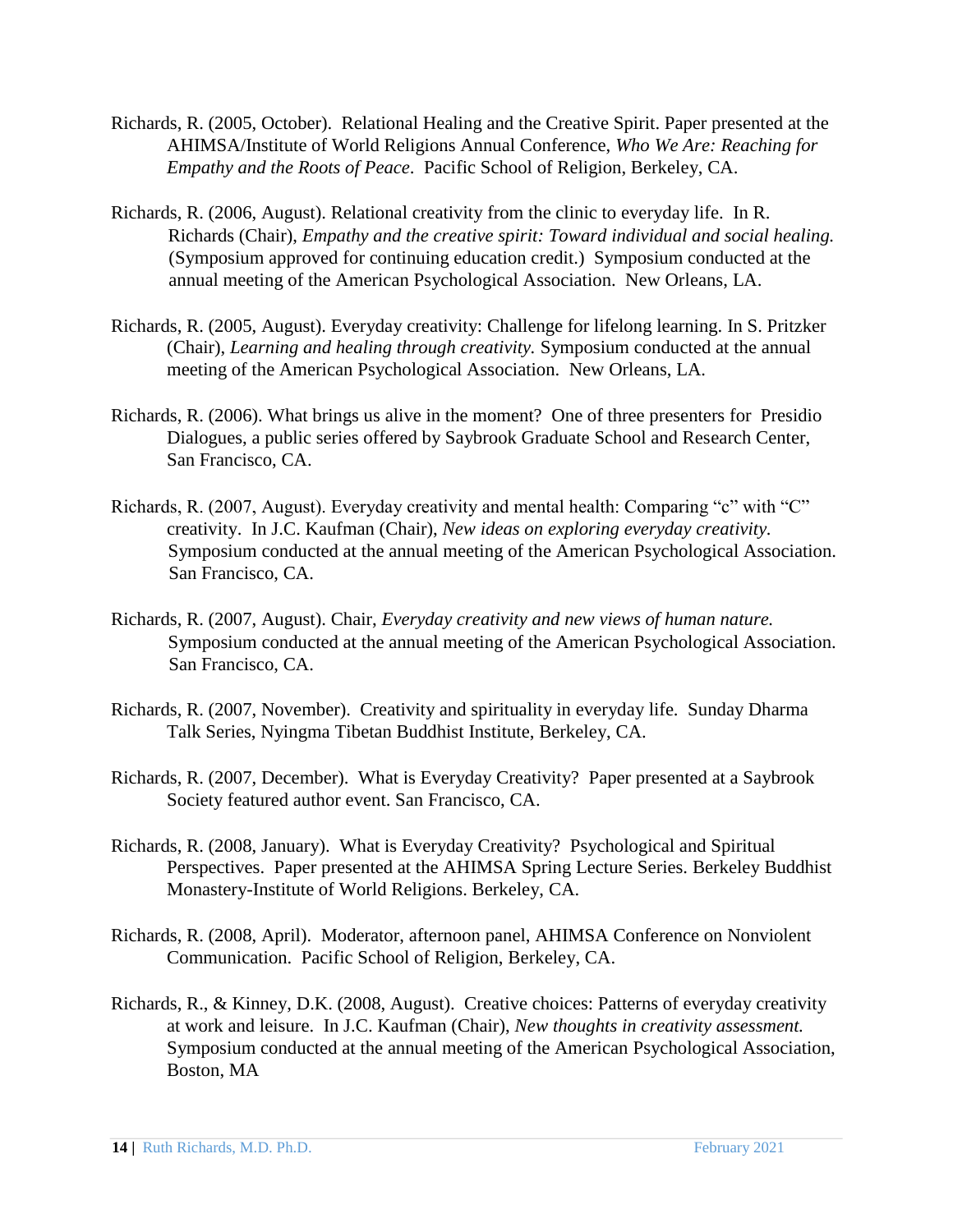- Richards, R. (2008, August). Panelist for J. Smith (Chair), *Walking Backward into the Future: Distinguished scholars reflect on aesthetics, creativity, and the arts.* Symposium conducted at the annual meeting of the American Psychological Association, Boston, MA
- Richards, R. (2008, August). Fractals, nature, new ways to see: Lessons from chaos theory. In C. Charyton (Chair), *Aesthetics of chaos—Art, music, humor, and nature.* Symposium conducted at the annual meeting of the American Psychological Association, Boston, MA
- Pritzker, S., & Richards, R. (2009, February). Maximizing your creativity: Seven keys to writing your best ever. Presented at the San Francisco Writers Conference, San Francisco, CA.
- Richards, R., & Elliott, D. (2009, March). Sacred Songs, Sacred Stories. Presented at the AHIMSA Spring Lecture Series. Berkeley Buddhist Monastery-Institute of World Religions. Berkeley, CA.
- Krippner, S., Richards, R., & Abraham, F. (July, 2009). Chaos, creativity, dreaming and waking states: Honoring our healthy divergence. Society for Chaos Theory in Psychology and the Life Sciences. Milwaukee, Wisconsin. (Stanley Krippner presented the paper.)
- Richards, R. (2009, August). Dreams of perfection: A tribute to Del Morrison. In S. Russ & R. Richards (Co-Chairs), symposium honoring the late Del Morrison, conducted at the Annual Meeting of the American Psychological Association, Toronto,Canada.
- Richards, R. (2009, August). What is art for?—Response in images and 140 words. Poster session/"Division 10 Art Exhibition" to be presented at the annual meeting of The American Psychological Association, Toronto, Ontario, Canada.
- Richards, R. (2009, August). Discussant for L. Sundararajan (Chair), A process model of creativity: Theory, research, and live demonstration. To be conducted at the annual meeting of the American Psychological Association, Toronto, Ontario, Canada.
- Richards, R. (2009, August). Discussant for S. Pritzker (Chair), New ideas for creativity in education, from K-Ph.D. To be conducted at the annual meeting of the American Psychological Association, Toronto, Ontario, Canada.
- Richards, R. (2009, August). Paradoxes of Creativity: Measuring Novelty; Healthy/Unhealthy?; Beauty/Chaos? Arnheim Award for Outstanding Lifetime Achievement in Psychology and the Arts. Annual Meeting of the American Psychol. Association, Toronto, Ontario.
- Krippner, S., Richards, R., & Abraham, F. (2009, September). Chaos theory and creativity in wakefulness and dreaming. Presentation by Stanley Krippner. (Teoria do Caos e criatividade no estado de vigilia e de sonho). Roundtable symposium conducted at the 5th Psi Meeting: The Varieties of Human Experiences, Instituto Pernambucano de Pesquisas Psicobiofisicas, Recife, Brazil.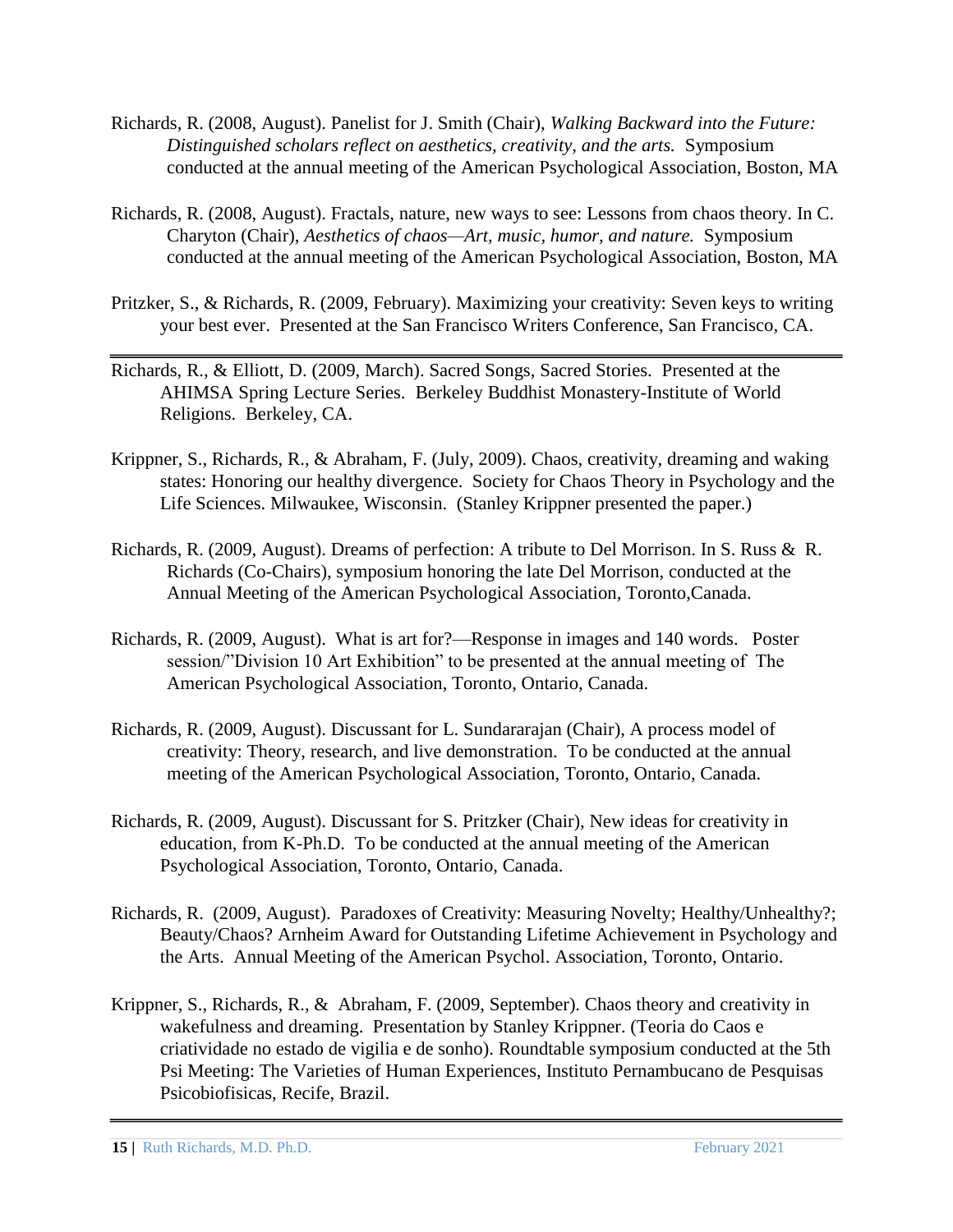- Krippner, S., Richards, R., & Abraham, F.D. (2009, October). Chaos theory and creativity in wakefulness and dreaming. Paper presented by Stanley Krippner at the Eighth Annual PsiberDreaming Conference of the International Association for the Study of Dreams, October 5-9, 2009.
- Richards, R. (2009, September). Presenter and facilitator, afternoon breakout group on new approaches to research, AHIMSA Conference, Networking Together: Toward Nonviolent and Caring Communities. Berkeley Buddhist Monastery, Berkeley, CA.
- Richards, R. (2010, March). Panelist for symposium, Organized Religion, Atheism, Spirituality. AHIMSA Spring Series, Berkeley Buddhist Monastery, Berkeley, CA
- Richards, R. (2010, August). When the abnormal is exceptional: Creative insight and chaos theory. In T. Zausner & F. Abraham (Co-Chairs), for a symposium, Chaos theory— Creativity, waking and dreaming life, psychopathology, and art. Annual Meeting of the American Psychological Association, San Diego, California.
- Richards, R. (2011, May). Age of empathy? New views of health, human nature, and relational creativity. AHIMSA Spring Lecture Series. Berkeley Buddhist Monastery/ Institute of World Religions. Berkeley, CA. Available on video at <http://cultureofempathy.com/References/Experts/Ruth-Richards/>
- Richards, R. (2011, August). Creativity and Creators—Angels and Demons. Presented as onehalf of the Annual Division 10 Debate (here representing the Angels), J. Kaufman (Chair): Is Creativity necessarily a good thing? Annual Meeting of the American Psychological Association, Washington, D.C.
- Richards, R. (2011, August). Creativity normalcy—What is normal, what is healthy? In S. Pritzker (Chair), for a symposium, Creativity and healing. Annual Meeting of the American Psychological Association, Washington, D.C.
- Richards, R. (2011, August). Will the real scientists please stand up? Final paper/discussion, in S. Krippner (Chair), for a symposium, Debating psychic experiences—human potential or human illusion? Annual Meeting of the American Psychological Association, Washington, D.C.
- Richards, R. (2011, August). Perfection of wisdom: Resonance between *The Voice of the Silence*  and the *Prajnaparamita Sutra.* International Theosophy Conference. Julian, CA.
- Richards, R. (2012, March). Video interview with Nicole Hendrix on "Creativity and education" for a series edited by S. Pritzker, J. Kaufman, & R. Beghetto, to appear on the website of the American Psychological Association [\(www.apa.org;](http://www.apa.org/) 160,000 members), for the APA Education Directorate, tentatively to be posted in June, 2012.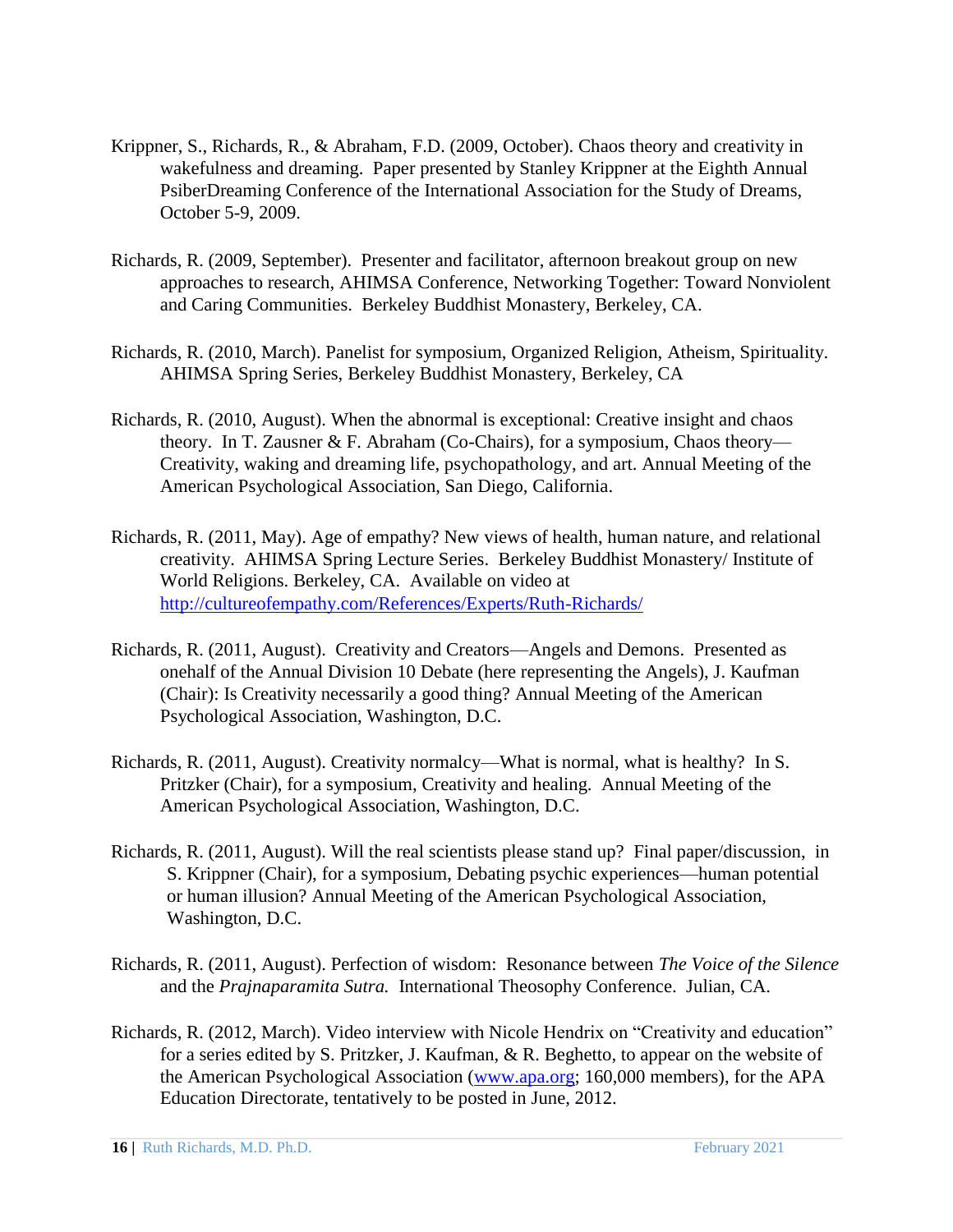- Richards, R. (2012, August). Empathy in the Kaliyuga. International Theosophy Conference, Wheaton, IL.
- Richards, R. (2011, August). Healing power of arts (discussion), In T. Zausner, & S. Pritzker (Chairs), Creative expression and healing. Annual Meeting of the American Psychological Association, Orlando, FL.
- Ockuly, M.D., & Richards, R. (2012, August). How do you define creativity? Views from the general public. Paper presented (by M. Ockuly) for symposium, R. Richards (Chair), Healing and Growth: When Creative Process Changes Us and Our Lives. Annual Meeting of the American Psychological Association, Orlando, FL.
- Richards, R. (2012, December). KEYNOTE Address: Everyday creativity, eminent creativity, and new views of human nature. Presented at the Tung-Hai University 7<sup>th</sup> Cross-Disciplinary Conference in Management Studies: In Quest of Creativity. Taichung, Taiwan.
- Richards, R. (2012, December). Empathy and relational creativity: New creative challenges on a shrinking globe. Presented at the Tung-Hai University  $7<sup>th</sup>$  Cross-Disciplinary Conference in Management Studies: In Quest of Creativity. Taichung, Taiwan.
- Richards, R. (2012, December). When the abnormal is exceptional. Creative insight and chaos theory. Tung-Hai University, Dept. of Business Admin, MBA Graduate Seminar.
- Richards, R. (2013, May). Perfection of wisdom. Golden Gate Atrium, Rosicrucian Society, San Francisco, CA.
- Richards, R. (2013, July). KEYNOTE Address: Chaos Theory and Creativity. For the 23<sup>rd</sup> Annual International Conference, Society for Chaos Theory in Psychology and the Life Sciences. Portland, OR, USA.
- Richards, R. (2013, July). Creating a better person. For a symposium, S. Moran (Chair), A systems perspective on the ethics of creativity. Annual Meeting of the American Psychological Association, Honolulu, HI
- Richards, R. (2013, August ). Chair for a symposium, Art as healer—Preschoolers to seniors to society at large. Annual Meeting of the Amer. Psychological Assoc., Honolulu, HI
- Richards, R. (2013, August ). Discussant: Creativity Blast: (Selection of new and varied Research findings in the psychology of creativity). Annual Meeting of the American Psychological Association, Honolulu, HI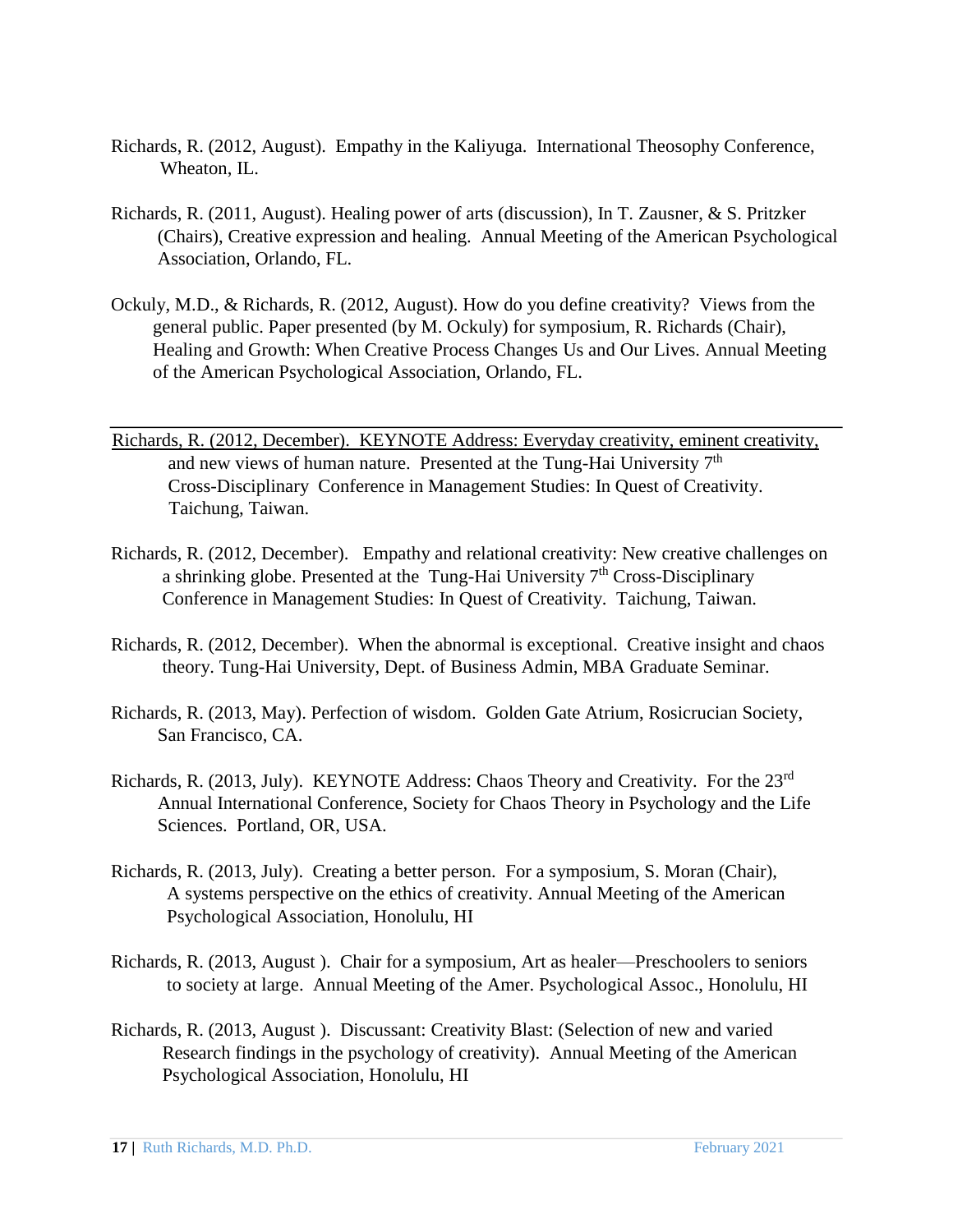- Richards, R. (2013, August). Taboo topics and the third object of Theosophy. International Theosophical Conference, New York City, NY, USA.
- Richards, R. (2014, April). Near-Death Experiences: Brief introduction with Moody's 15 key elements. Introductory talk as part of a symposium, Near Death Experiences and the awakening of compassion (with three personal accounts), AHIMSA, Berkeley, CA.
- Richards, R. (2014, August). Discussant: Psychotherapy as a creative process. S.R. Pritzker (Chair), 122nd Annual Convention of the Amer. Psychol. Association, Washington, D.C.
- Richards, R. (2014, August). Lucid dreaming and creativity: Opening new worlds. For a symposium, T. Zausner (Chair), Impossible creativity—Exploring the far reaches of human potential. 122<sup>nd</sup> Convention of the Amer. Psychological Assoc., Washington, DC
- Richards, R. (2014, August ). Discussant: Creativity Blast: (New and varied research findings in the psychology of creativity).  $122<sup>nd</sup>$  Annual Convention of the American Psychological Association, Washington, D.C.
- Richards, R. (2015, April). Creativity and chaos: 4 steps 2 new creative powers. For NZ Creativity Challenge, The Learning Connection, Lower Hutt/Wellington, New Zealand, sponsored by the TLC Educational Trust.
- Richards, R. (2015, August). Subtleties of creative longing, perception, and power. For a symposium, R. Bargdill (Chair), Psychology for the artist: Reflection, nuance, and autoethnography. 123rd Annual Convention of the American Psychological Association, Toronto, Ontario, Canada.
- Richards, R. (2015, August). Discussant: Embracing Interdisciplinarity. E Mendelowitz (Chair) 123rd Annual Meeting, American Psychological Association, Toronto, Ontario, Canada.
- Richards, R. (2015, October). Painting: Seeds of the Future (acrylic on paper, 13 x 18" matted and framed) in Face to Face: Fall Group Show, Brooklyn Waterfront Artists Coalition [\(www.BWAC.org\),](http://www.bwac.org/) October  $3<sup>rd</sup>$  to  $25<sup>th</sup>$ , and special event: Meet the Artists.
- Richards, R. (2016, March). Creative Process, Chaos and Complexity Theory: Implications for Worldview and View of Self-in-World. Address to New York Regional Group, Saybrook University Alumni Association.
- Richards, R. (2016, October 15). New Routes to Creative Ideas (with cameo presentations by six artists and later Q &A: Evan Cordes, Anna Hagen, Judith Hooper, Russell Mehlman, John Strohbeen, Tobi Zausner). Presentation as part of fall show, Brooklyn Waterfront Artists Coalition, Brooklyn, New York.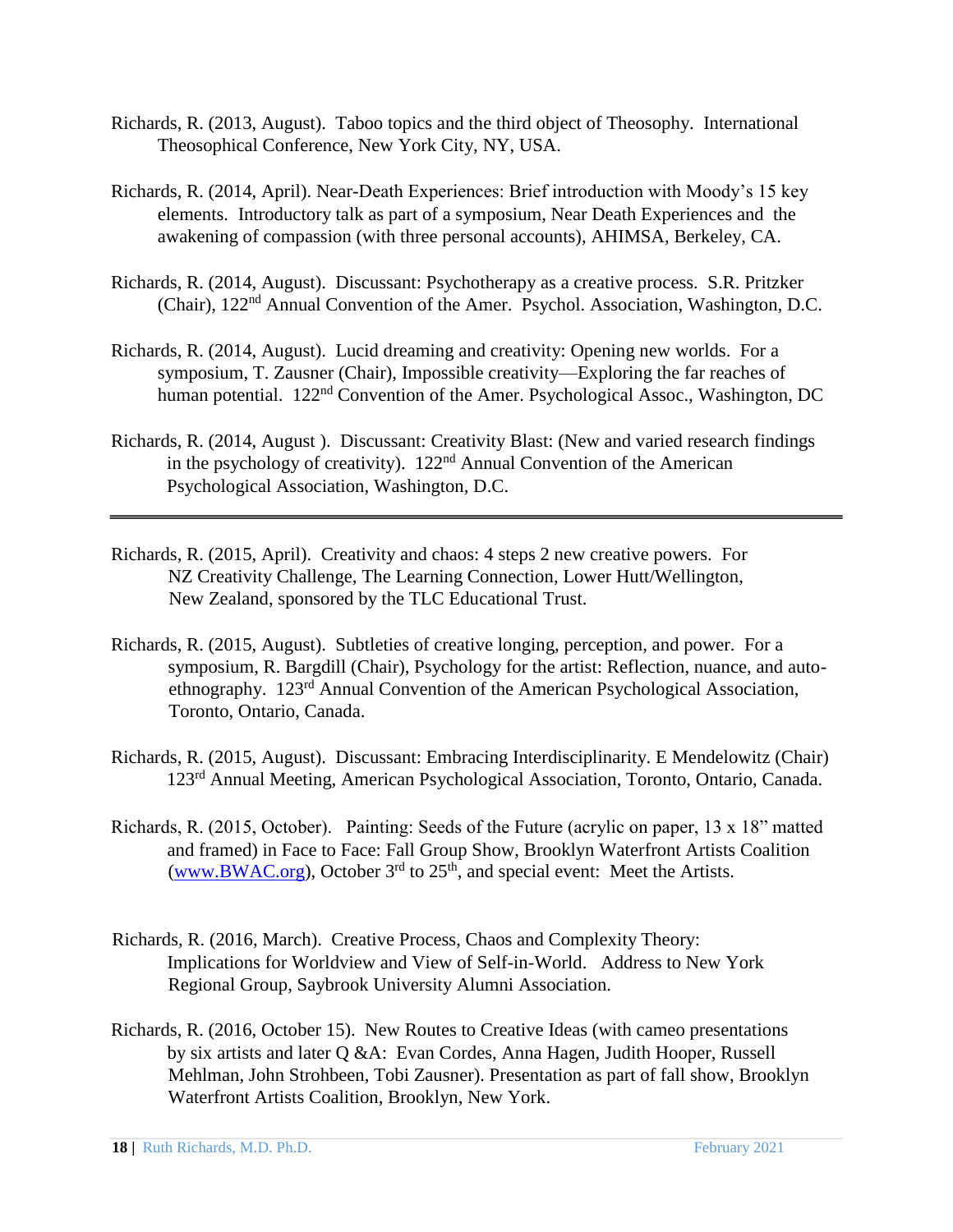- Richards, R. (2017, March 18). Chaos and creativity: The world is emerging and so are we? Winter Chaos Conference, Mercy College, Dobbs Ferry, New York.
- Richards, R., & Lai, Ting Chuk (2017, June). Chaos, creativity, spirituality, and gender. Workshop and initial lecture. Sakyadhita International Conference on Buddhist Women, University of Hong Kong, Hong Kong S.A.R., China.
- Richards, R., & Lai, Ting Chuk (2017, June). Chaos Theory as Buddhadharma. Dialogue by Stephen Muho Proskauer, enacted by co-leaders followed by arts-based workshop. Sakyadhita International Conference on Buddhist Women, University of Hong Kong, Hong Kong S.A.R., China.
- Richards, R., (2017, August). Beauty, truth, complexity: Finding self and world through creative process. In a symposium, Pamela McCrory and Tobi Zausner (Co-Chairs), Beauty, aesthetics, design, and deeper truth: Clinical, personal, and cultural awareness. 125<sup>th</sup> Annual Convention of the American Psychological Association, Washington, D.C.
- Richards, R. (2018, May). Perfection of Wisdom: Resonance between Blavatsky's Voice of the Silence and the Prajnaparamita Sutra (Perfection of Wisdom). New York Theosophical Society, Spring Program.
- Richards, R. (2018, August). Chaos, creativity, complexity, and healthy change. In a symposium, Ruth Richards and David Schuldberg (Co-Chairs), Creativity, chaos, and nonlinear psychology in mind and life. 126<sup>th</sup> Annual Convention of the American Psychological Association, San Francisco, CA.
- Richards, R. (2018, August). Drums, Music, Dance—Bridging Worlds: Healing for Self and Society, Paula Jeanine Bennett and International Collaborators. Presentation for special event, Town Hall Art Blitz. 126<sup>th</sup> Annual Convention of the American Psychological Association, San Francisco, CA.
- Richards, R. (2018, August). Discussant for Expressive Arts in Everyday Life, with Tobi Zausner, Pamela McCrory, and Terri Goslin-Jones. 126<sup>th</sup> Annual Convention of the American Psychological Association, San Francisco, CA.
- Richards, R. (2018, August). Chair and Discussion Leader, Contemporary Neo-Shamanism as a Path for Multidimensional Healing through Expressive Arts. (Substituting for Dr. Goslin- Jones with Anthony Williams and Karel Bouse, participants, Stanley Krippner, Discussant).126<sup>th</sup> Annual Convention of the American Psychological Association, San Francisco, CA.
- Richards, R. (2019, February). Intimacy with Everyday Creativity. Saybrook Salon, Manhattan Plaza Health Club Conference Room, New York City.